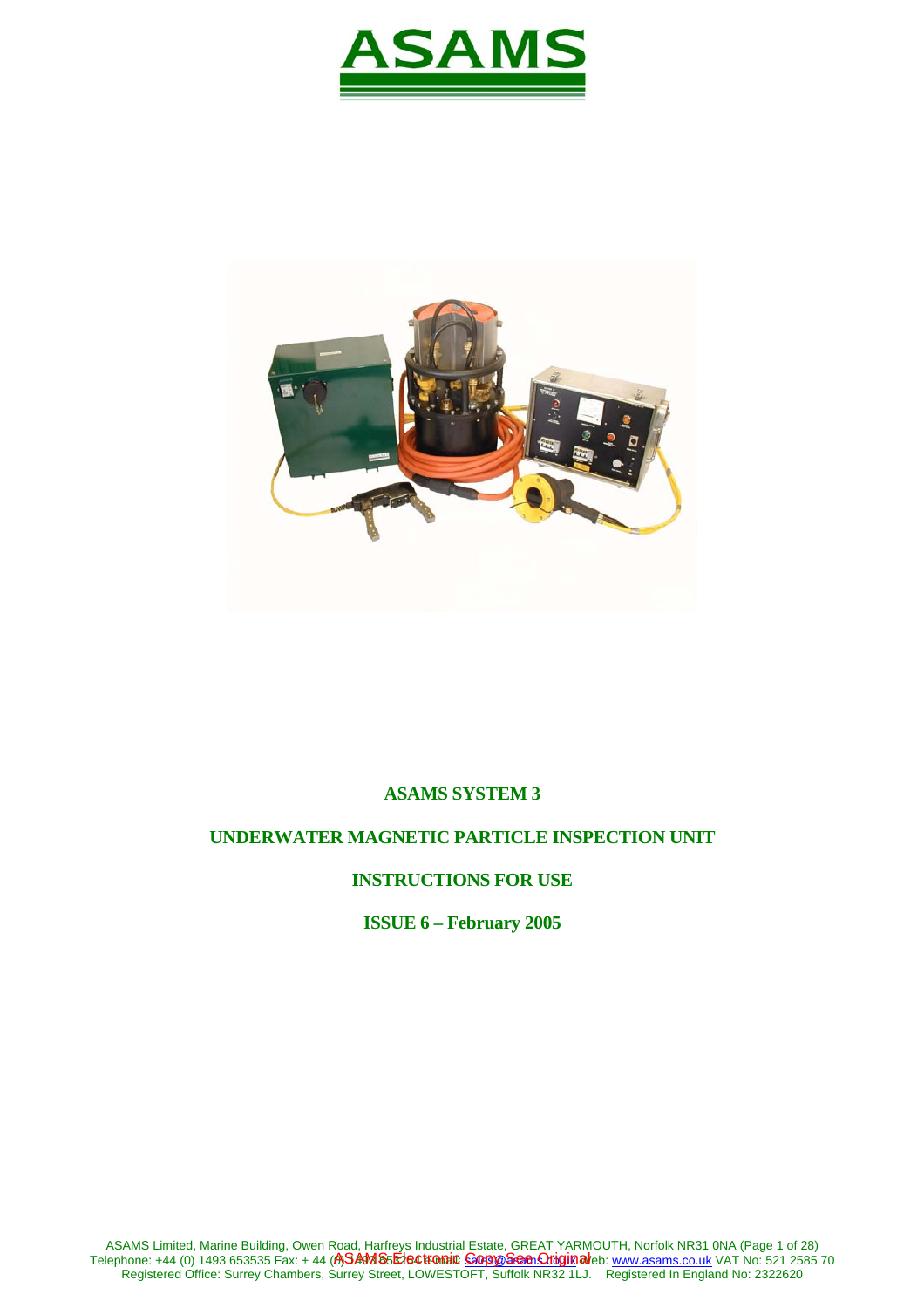

# **CONTENTS**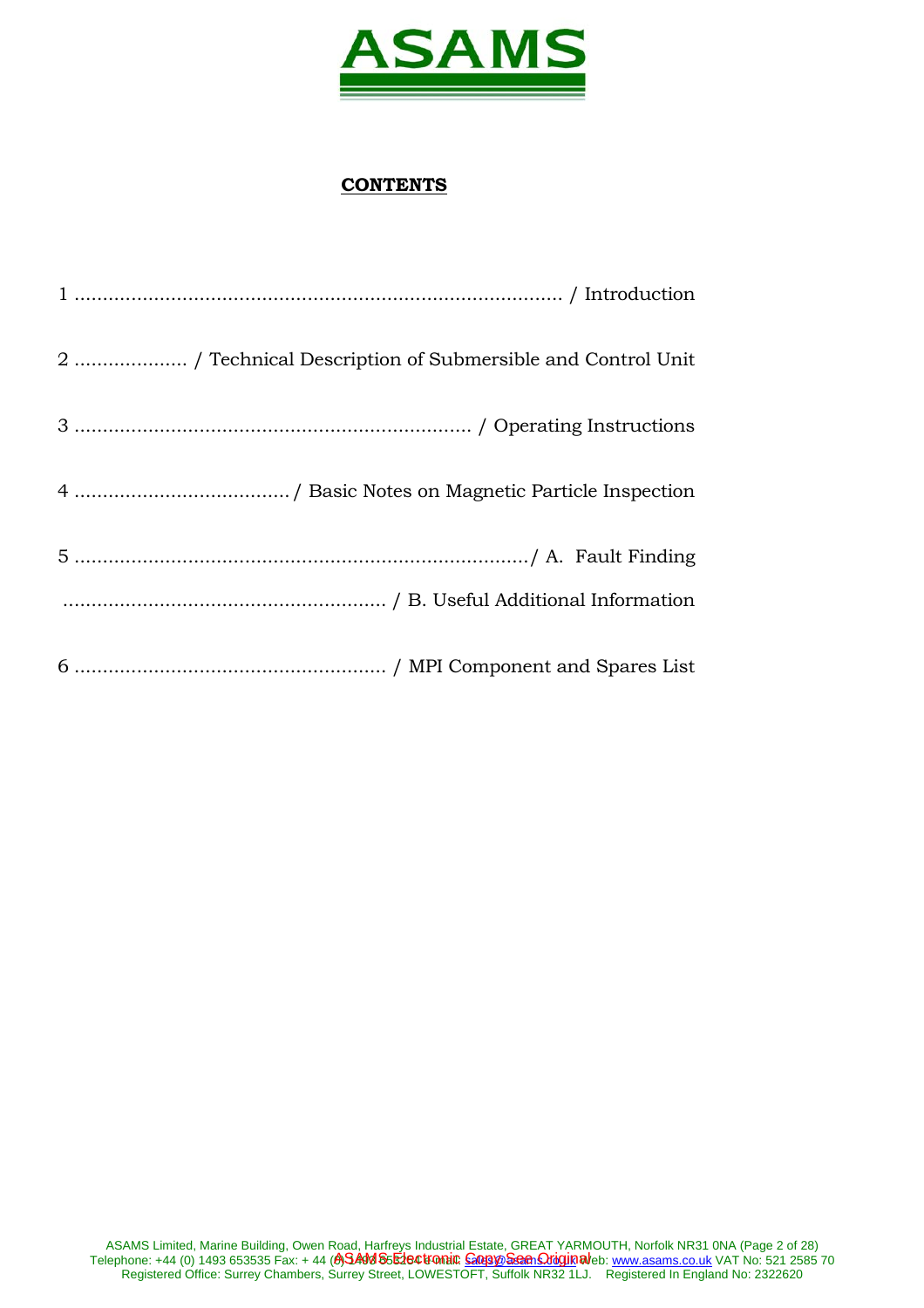

## **SECTION 1 - INTRODUCTION**

## **UNDERWATER MAGNETIC PARTICLE UNIT**

This unit was developed by OIS Engineering and is now manufactured and supported by ASAMS. It provides a flexible, compact alternative to other systems. Emphasis has been placed on retaining weight and size to a minimum whilst achieving high performance and flexibility. Safety was the prime consideration and its specifications with regard to safety are in excess of recommendations.

The unit provides the diver with all facilities necessary to undertake the most critical type of magnetic particle inspection.

#### Dimensions

| Surface Unit               | 48cms x 25cms x 25cms              |
|----------------------------|------------------------------------|
| Submersible Unit           | 26 cms diameter, 45 cms height     |
| Ultraviolet Lamp           | 12cms diameter, 21cms long         |
| Isolation Transformer Unit | 30 cms x 30 cms x 50 cms in height |

#### Weights

|                              | In Air              | In Sea Water (approx.) |
|------------------------------|---------------------|------------------------|
| Surface Unit                 | $35.5$ $kgS$        |                        |
| Submersible Unit             | 56.8 <sub>kgs</sub> | 26kgs                  |
| Ultraviolet Lamp             | $3.5$ kgs           | $\frac{1}{2}$ kg       |
| <b>Isolation Transformer</b> | $61.0$ kgs          |                        |

#### Depth Rating

| Submersible Unit  | - 600 ft in seawater - oil filled pressure balanced housing.                                                                          |
|-------------------|---------------------------------------------------------------------------------------------------------------------------------------|
| Ultraviolet lamp  | - 600ft in sea water. Each lamp hydrostatically tested and certified.<br>Special lamps can be provided for depths in excess of 600ft. |
| Technical Data    |                                                                                                                                       |
| Electrical Supply | $-200 - 250V$ AC single phase 30 amp to 380 - 440V AC 3 phase.                                                                        |
|                   | Transformer Output -1500 amp AC or DC, 5-volt open circuit output infinitely variable.                                                |

Ultraviolet Lamp - Light intensity in excess of current recommendations. The lamp is capable of long periods of continuous operation without overheating.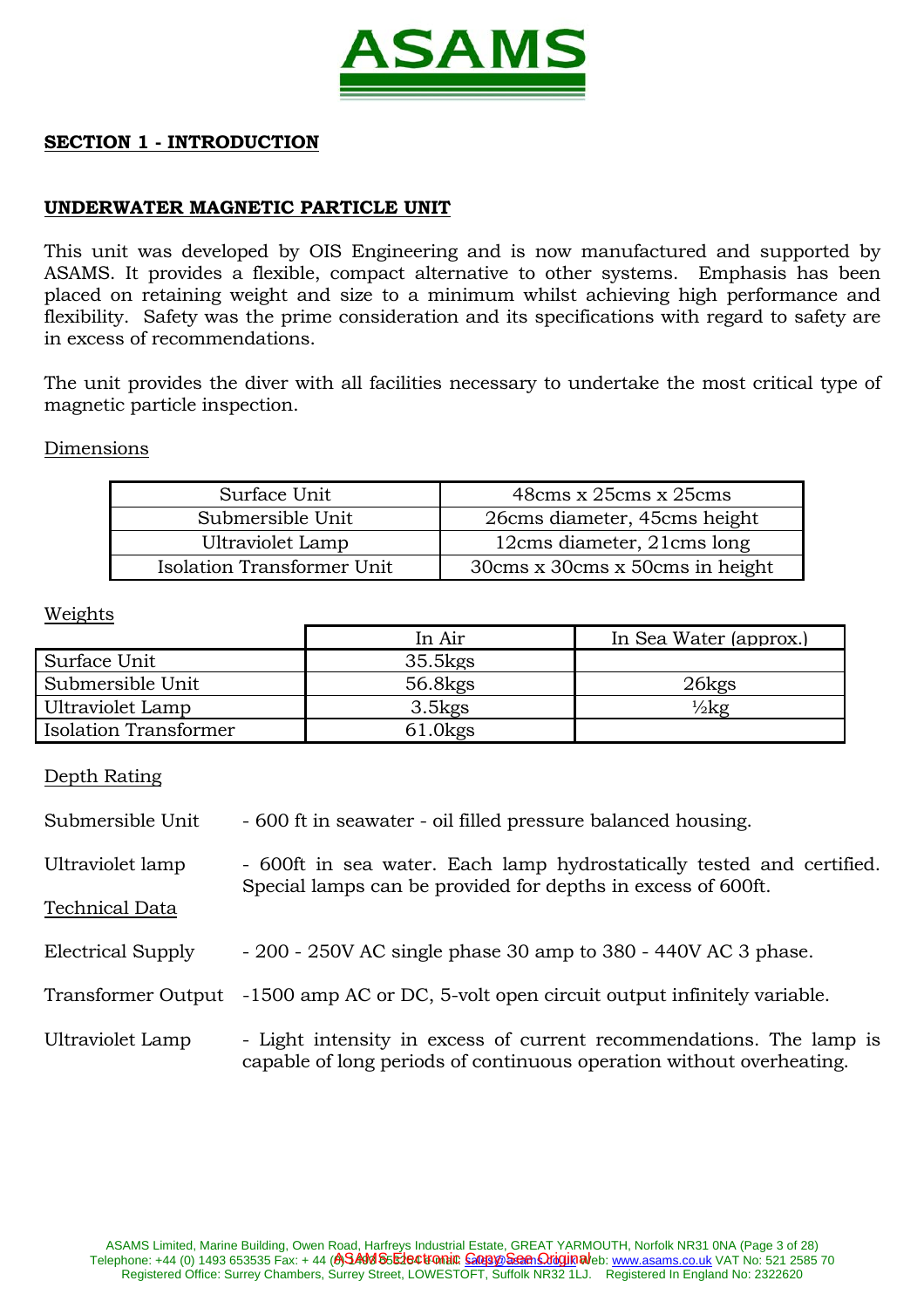

# **OPERATION**

1. Methods of Magnetisation

The following methods are available: -

## a) **Prods**

 Hand held two piece separable unit with adjustable prod spacing facility (recommended spacing 8"). Lead, copper or alloy tips may be fitted.

# b) **Cable**

 Coil or parallel conductor technique. A continuous loop of cable may be supplied with quick fit connections and clamps to enable the technique to be applied easily underwater.

# c) **Electromagnetic Yoke**

 Electromagnetic yoke with articulating legs to ensure good contact with test surface. HWDC operation developing 22.7 kilos pull. FWDC in excess of this.

## 2. Fluid Dispensing System

 A constantly agitated pre-mix is contained in an external reservoir. The fluid is delivered to the hand held u/v lamp by a small diameter hose at 25 psi above ambient water pressure. Capacity of the reservoir is equivalent to approximately 10 litres of "ready to use" mix. External reservoir is easily replaced underwater.

3. The unit may be used to demagnetise as required.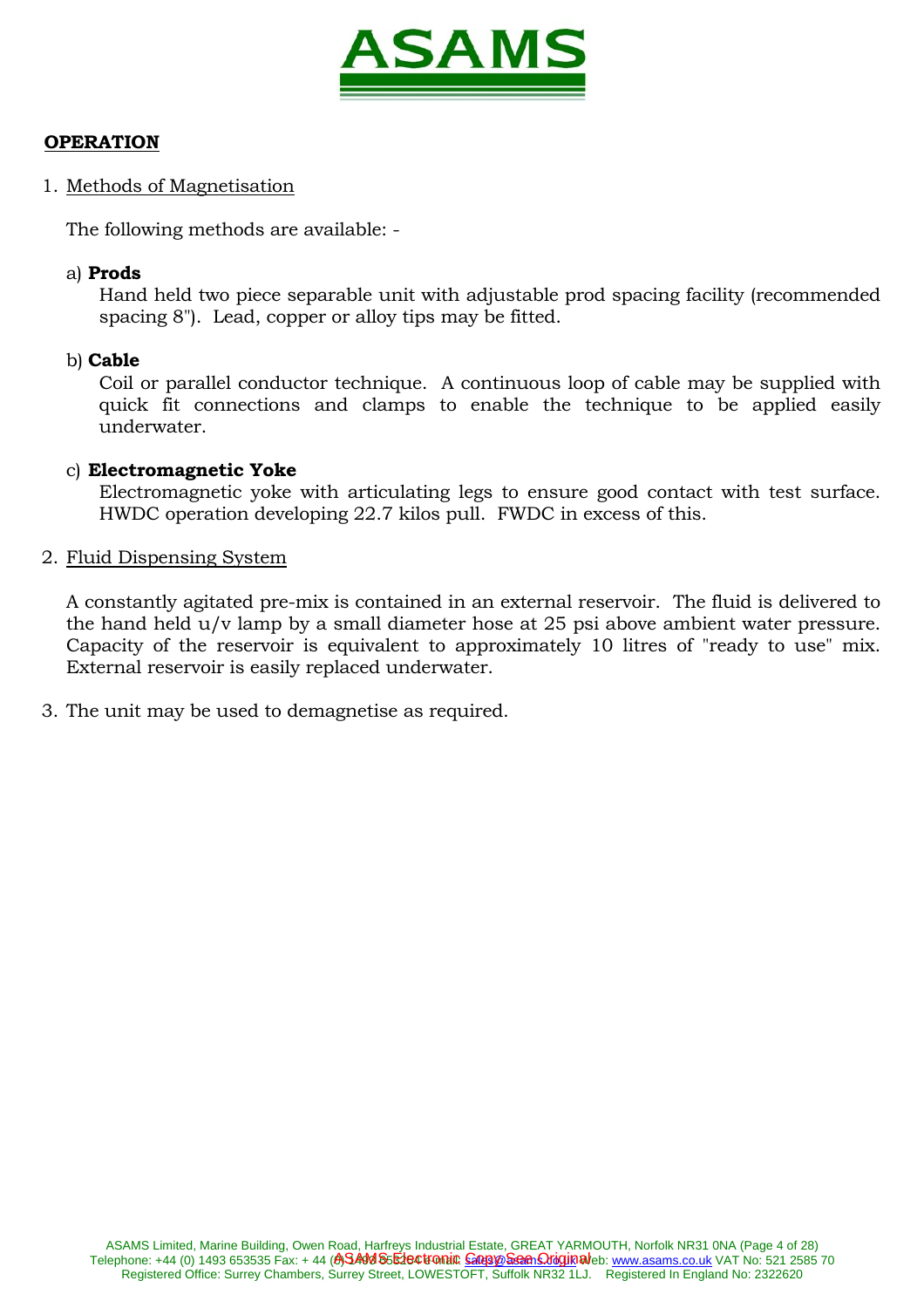

## **SURFACE CONTROL UNIT**

Controls and Indicators - (See Figure 1)

Mains I/P Lamp - Illuminated when supply is connected to the control unit.

I/P Voltage Selector - Can be adjusted for 120V-220V 220V 240Vac input and is fitted with 5A anti surge fuse in the primary unit for the u/v supply.

Mains Supply Circuit Breaker - 30A circuit breaker supplying mains to the 30A contactor.

Test - Test facility for checking the earth leakage trip sensor, adjusted to operate at 20mA.

Magnetising Current ON/'OFF Switch - Switches in 30A contactor and supply mains to the subsea transformer. Switch illuminates when on.

Magnetising Current O/P Lamp - Will illuminate when 30A contactor is energised.

Remote Control - A facility to remotely control the magnetising current.

Meter - Indicates input mains current drawn when using loop (0-40 amps), and loop current (0-1500A).

U/V Lamp and Pump Circuit Breaker - 5A circuit breaker supplying mains to transformer TI .

Test - Test facility for checking the earth leakage trip sensor, adjusted at 20mA.

U/V Lamp - Illuminates when u/v circuit breaker is operated.

IN/OUT Demag Control - Energises 30A contactor and switching in triac for demagnetising facility.

Output Control - Controls output current from 0A to 1500A (clockwise).

Mains Input Plug - 3 pin chassis mounted plug.

Umbilical Socket - 4 pin chassis mounted socket.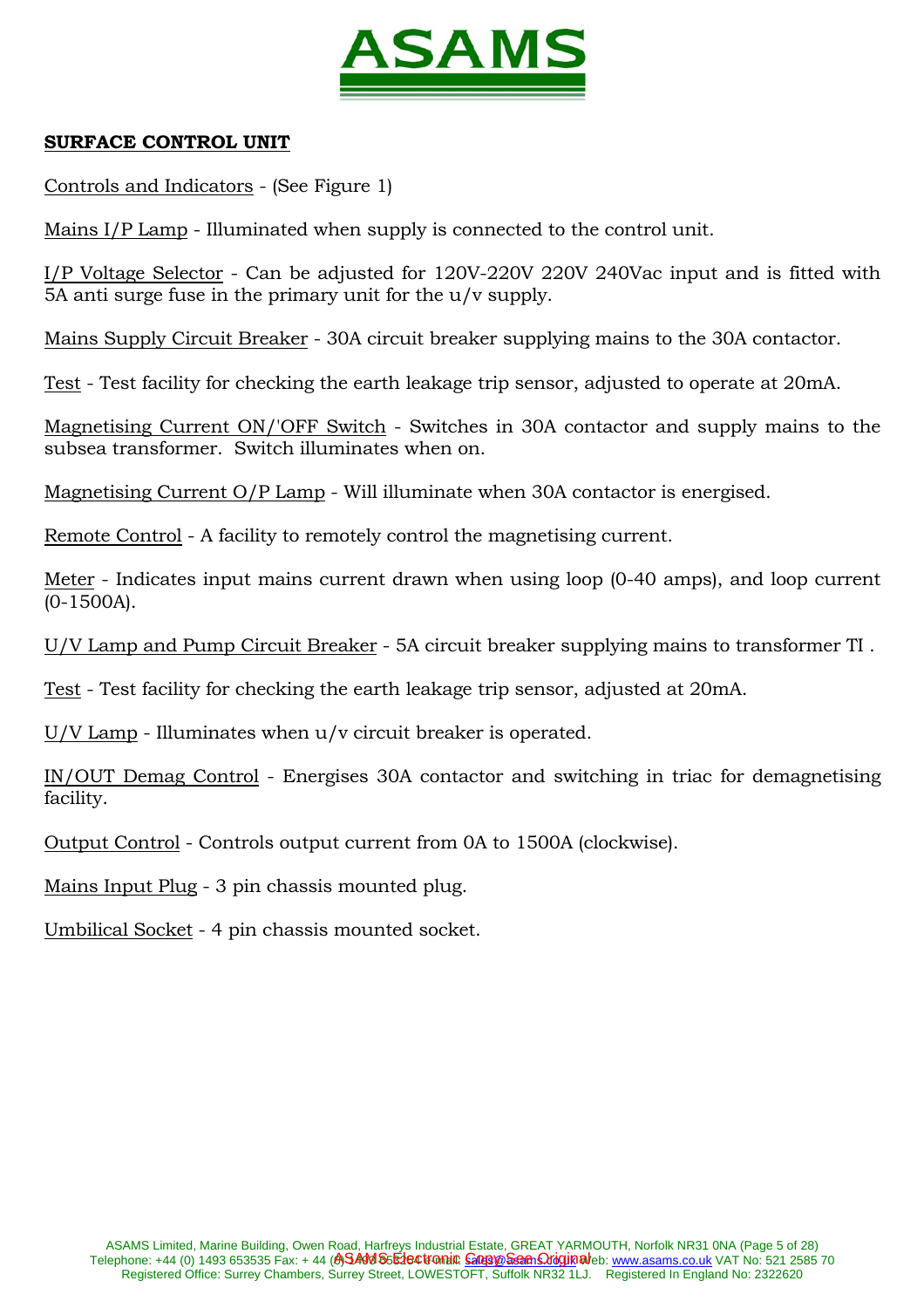



ASAMS Limited, Marine Building, Owen Road, Harfreys Industrial Estate, GREAT YARMOUTH, Norfolk NR31 0NA (Page 6 of 28) Telephone: +44 (0) 1493 653535 Fax: + 44 (**A)SAM S5E1ectronic <u>Copy® Seen Origin</u>al**eb: <u>www.asams.co.uk</u> VAT No: 521 2585 70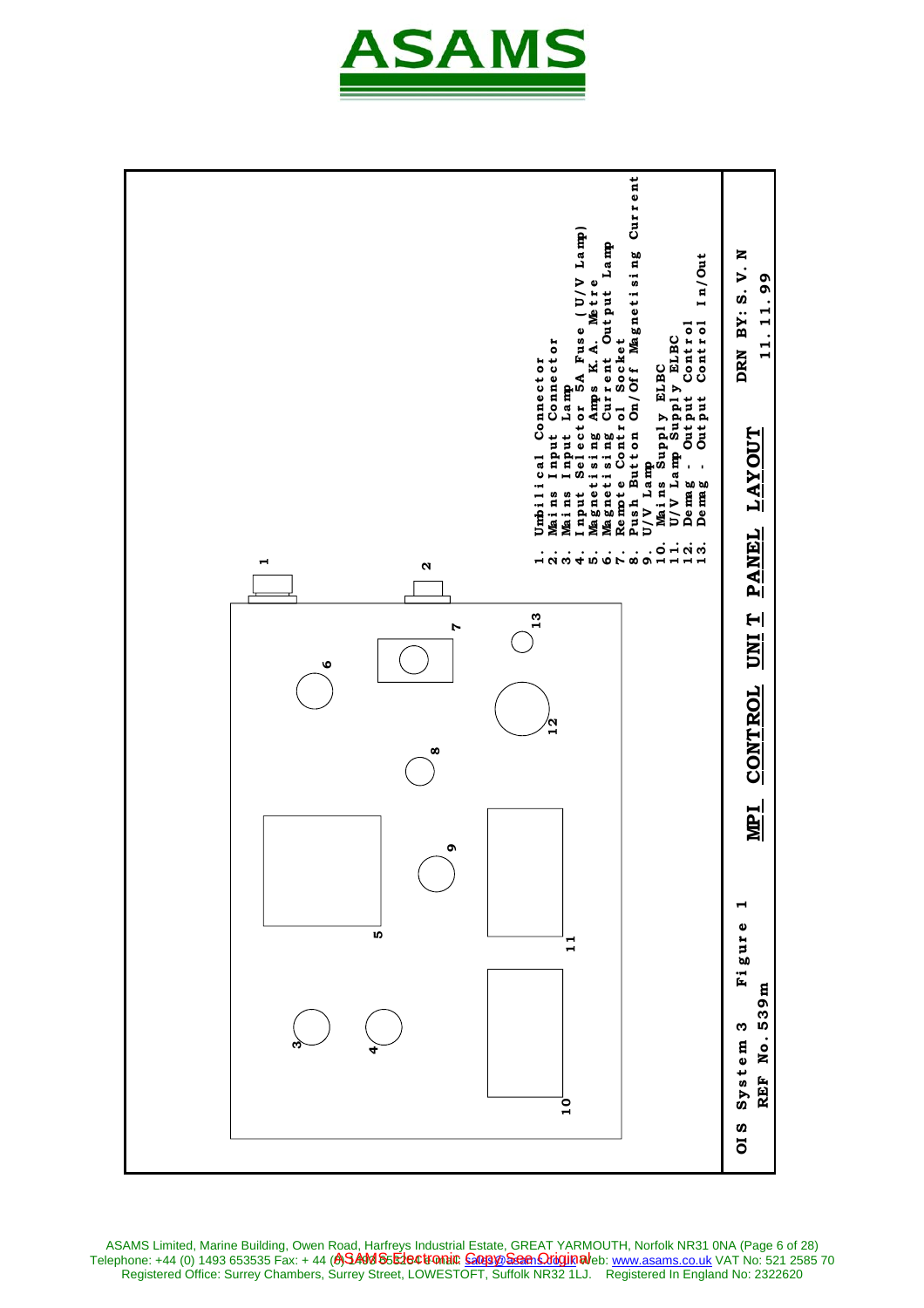

# **SUBSEA UNIT LAYOUT** - (See Figure 2)

AC, HWDC and Common Penetrator - Screw on brass terminals giving AC output (connecting AC and common) half wave DC (connecting HWDC and common) and full wave DC for yoke using bridge connector.

Control Unit Connector - Underwater 4-pin plug (chassis mounting) which connects to the umbilical supply from the surface unit.

U/V Lamp Connector - Underwater 4 pin socket (chassis mounting) which supplies the u/v lamp.

MPI Fluid Pump - Circulates MPI fluid through the ink reservoir. A take off point dispenses the fluid by hose to the  $u/v$  lamp.

Topping Up Points - Two topping up points are situated either side of the lid to enable the unit to be filled completely with dewatering fluid.

Lifting Eye - Used when transporting subsea unit from deck to seabed.

Handrail - To enable easy manoeuvring on the seabed, also houses the ink reservoir system.

#### **SAFETY FEATURES**

- a) A separate mains isolation transformer with a centre tap is an additional item recommended by DNV.
- b) Earth leakage sensors fitted to both supplies operating at 20mA.

#### **ACCESSORIES**

Fluid dispensing system may be fitted to the prod handle or electromagnet if required.

The OIS MPI system was developed to meet the full requirements of Lloyds Register of Shipping and Det Norske Veritas.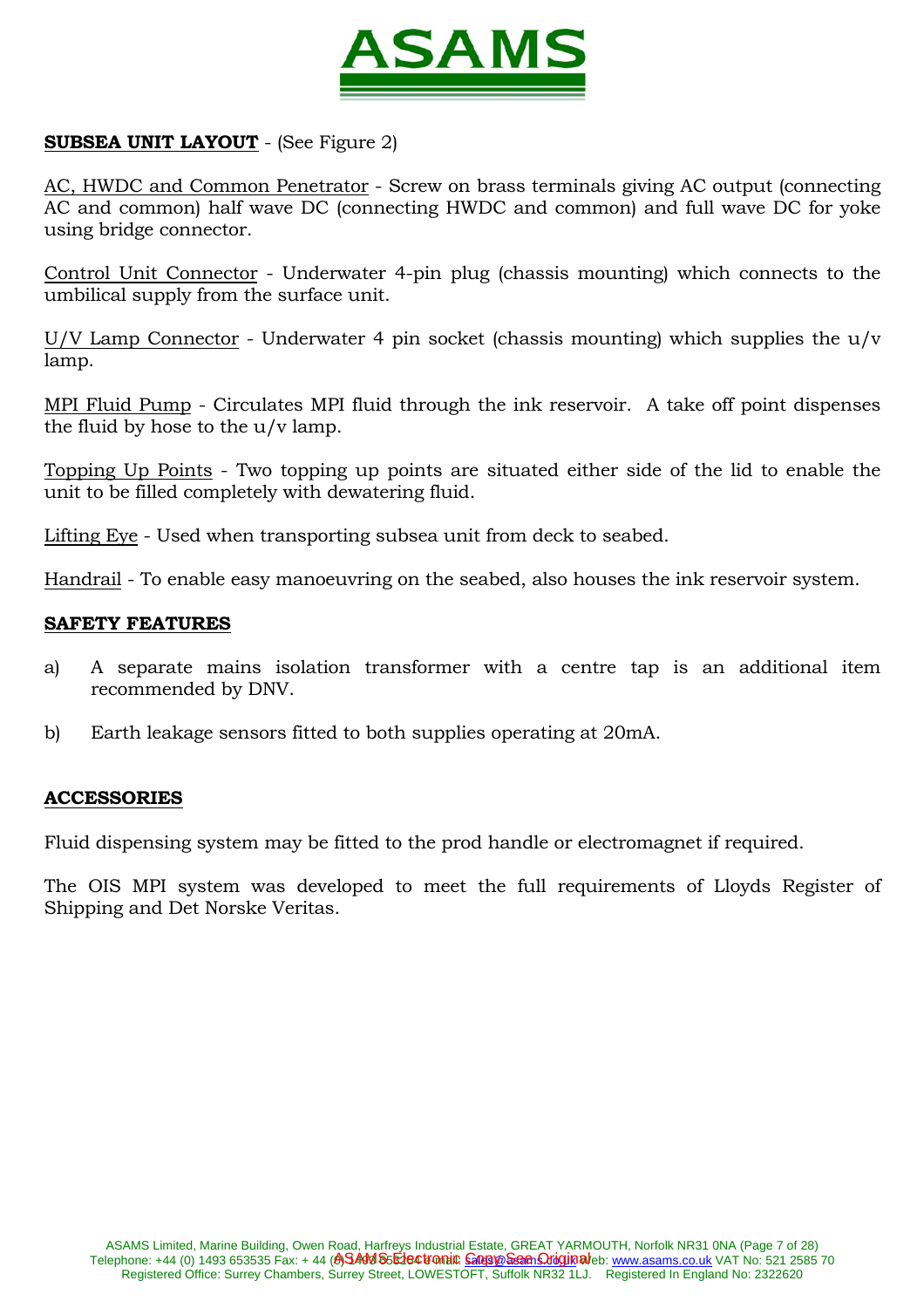



ASAMS Limited, Marine Building, Owen Road, Harfreys Industrial Estate, GREAT YARMOUTH, Norfolk NR31 0NA (Page 8 of 28) Telephone: +44 (0) 1493 653535 Fax: + 44 **(A)SAM S5E1e©tromi© <u>Goopye Seen Oriquin</u> al**eb: <u>www.asams.co.uk</u> VAT No: 521 2585 70 ASAMS Electronic <u>Copy See Origin</u>al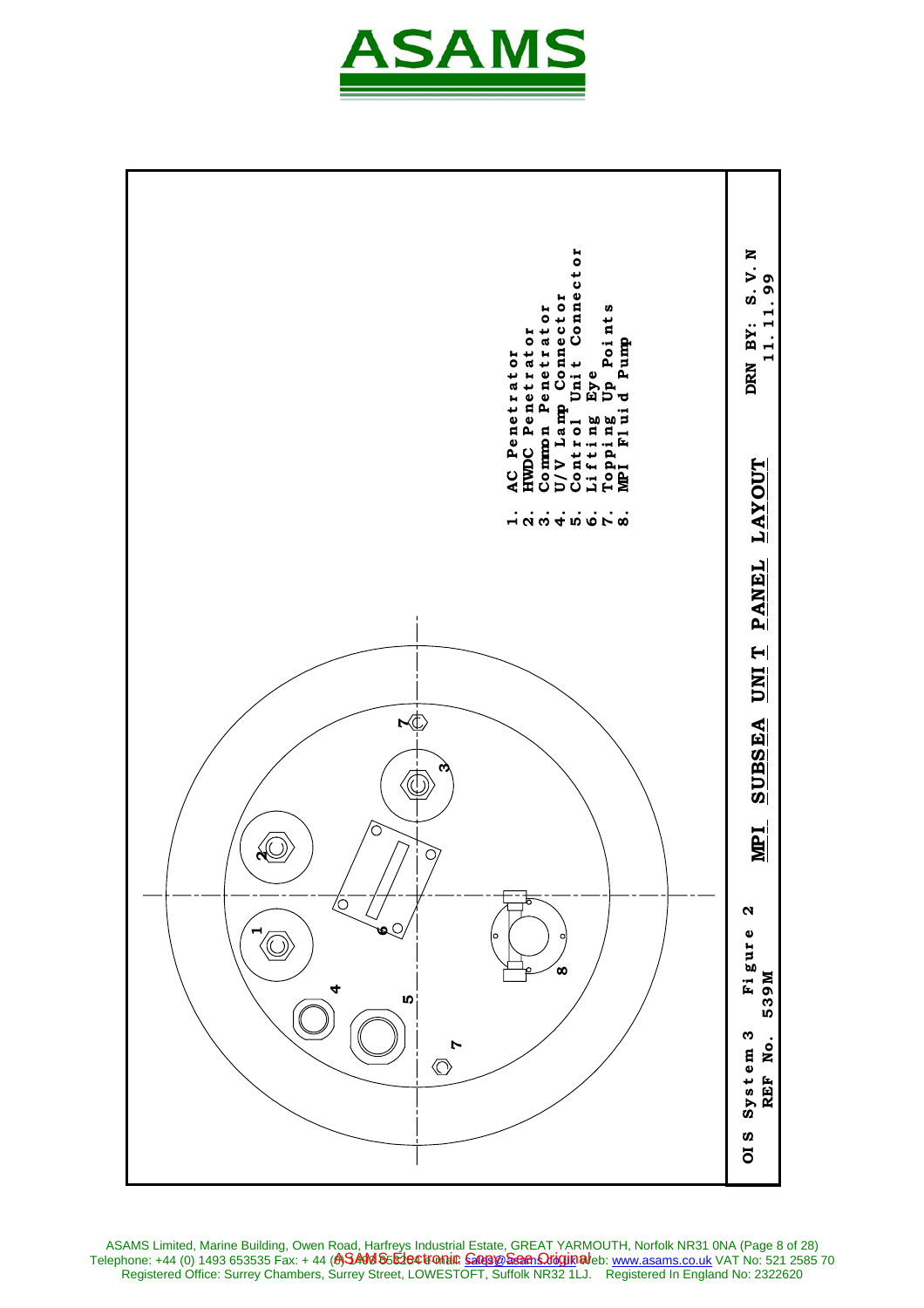

## **SECTION 2 - OPERATING PRINCIPLES**

### **OIS SYSTEM 3 MPI UNIT**

## **OPERATING PRINCIPLES** (See Figure 3)

### Supply

200 volts to 250 volts AC single phase 30A can either be plugged directly into the Surface Control Unit or via the Isolation Transformer (see operating instructions and diagram 5a). 380 volts to 440 volts AC three phase can be supplied via the Isolation Transformer (see operating instructions and diagram 5b).

## Control Unit (See Figure 4)

The mains input to the control unit via a 3 pin Plessey connector splits 3 ways:-

- a) MPI circuitry
- b) Black light and pump circuitry
- c) Current control board circuitry.
- a) MPI Circuitry

 When the supply is connected to the control unit LTI (red lamp) is illuminated. It is then passed through the earth leakage sensor, which is set to operate at 20mA. The ammeter indicates current drawn from the subsea transformer. RL2 is energised by operating PB1 (MPI operate switch) which is self latching and illuminated. Socket SK1 is in parallel with PB1 for use with a remote switch. LT2 (amber) will also be illuminated. With current controller 'OFF' the supply is fed out of unit on connector B pins 2 and 3.

#### b) Black Light and Pump Circuitry

 Supply brought through to the tapped transformer TI via the earth leakage circuit breaker and a 5A anti surge fuse. The tapping can be set to either 240V or 220V AC giving flexibility to the black light output. The secondary of TI is centre tapped to earth to reduce effective line voltage for safety reasons. The earth leakage sensor is set to operate at 20mA and the output goes out on pins 1 and 4 of connector 'B'. When the circuit breaker is energised LT3 (green lamp) is illuminated.

#### c) Current Control Circuitry

 Magnetising current can be varied from zero to maximum delivery (dependable on number of turns in the magnetising coil) by adjustment of the current control potentiometer (clockwise for increased current). This potentiometer adjusts the control voltage to the power control module, which in turn adjusts the phase angle of the trigger pulse to the thyristor module.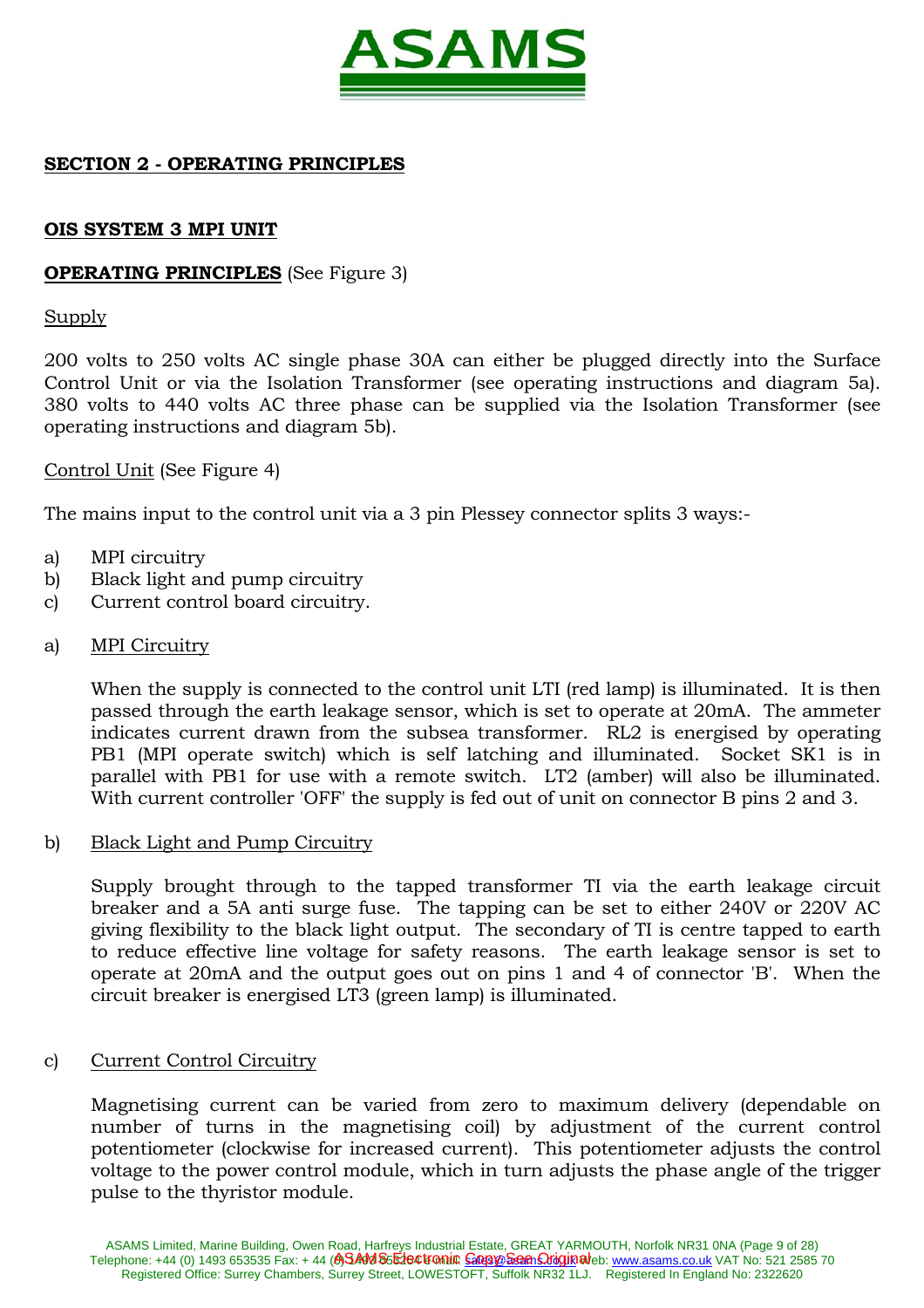



ASAMS Limited, Marine Building, Owen Road, Harfreys Industrial Estate, GREAT YARMOUTH, Norfolk NR31 0NA (Page 10 of 28) Telephone: +44 (0) 1493 653535 Fax: + 44 **(A)SAM S5E1e©tromi© <u>Goopye Seen Oriquin</u> al**leb: <u>www.asams.co.uk</u> VAT No: 521 2585 70 ASAMS Electronic <u>Copy See Origin</u>al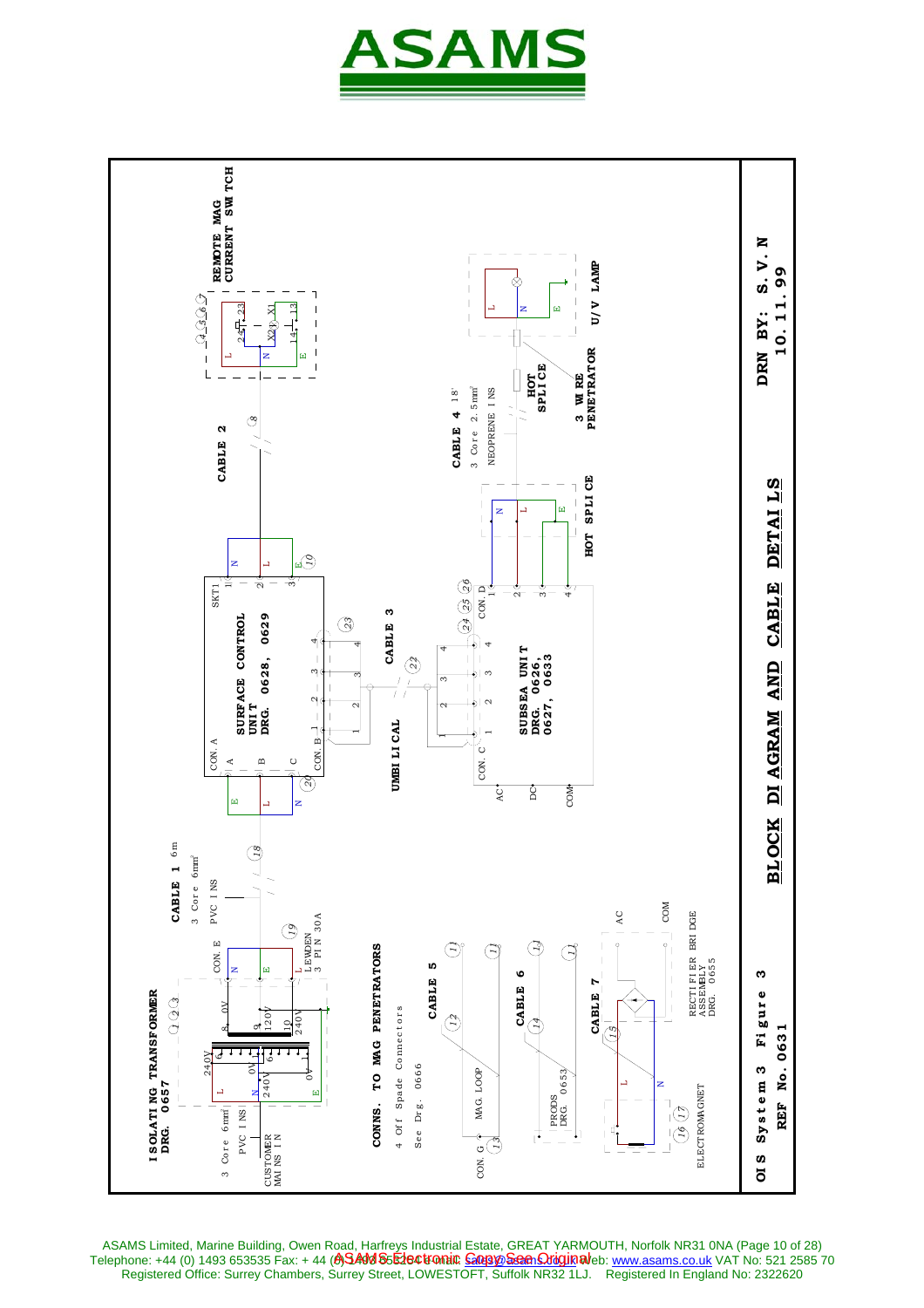



ASAMS Limited, Marine Building, Owen Road, Harfreys Industrial Estate, GREAT YARMOUTH, Norfolk NR31 0NA (Page 11 of 28) Telephone: +44 (0) 1493 653535 Fax: + 44 **(A)SAM S5E1e©tromi© <u>Goopye Seen Oriquin</u> al**leb: <u>www.asams.co.uk</u> VAT No: 521 2585 70 Registered Office: Surrey Chambers, Surrey Street, LOWESTOFT, Suffolk NR32 1LJ. Registered In England No: 2322620 ASAMS Electronic <u>Copy See Origin</u>al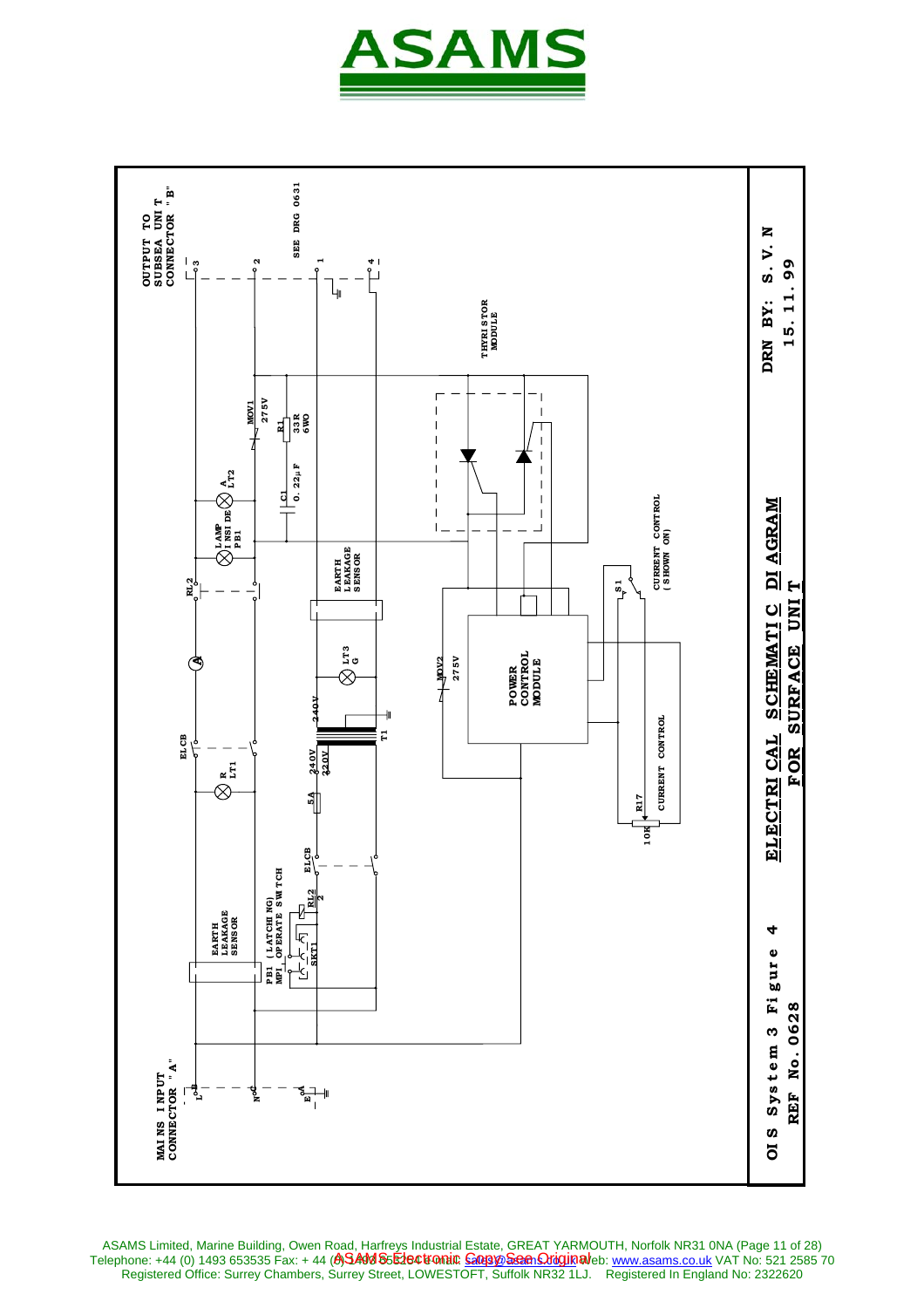

## **SUBSEA UNIT** (See Figure 5)

The submersible unit is housed in a pressure-balanced container. A diaphragm is mounted in the base of the unit to compensate for variations in pressure. The housing is completely filled with a high grade dewatering fluid.

Two connectors are fitted onto the top of the submersible unit. Firstly a four pin male receptacle which brings the umbilical supply in, and secondly, a four pin EO connector which supplies power to the ultraviolet lamp.

The MPI input supply is connected directly to the primary of the 1500 amp transformer, the secondary is brought out of the unit via 3 brass conductor/penetrators. The HWDC supply is via 3 x 500 amp diodes in parallel.

The umbilical connector also brings in the isolated mains supply to operate the U/V lamp via a HPMV choke and provides primary power for T2, the secondary of T2 provides 0, 12 and 24V DC supplies via a bridge rectifier to operate the agitation and dispensing motor/pump which runs continuously.

#### Umbilical Cable

This is a five-conductor steel wire armoured electromechanical cable. The braid acts as the earth line and cable restrainer. A 'Chinese finger' is fitted to the subsea end and attached to the lifting eye to take the strain off the connector.

## **BRIEF TECHNICAL DATA**

| <b>Magnetising Prods</b>       | 1500 amps AC or DC. 8" - 12" spacing of electrodes with lead<br>or copper tips, variable output, open circuit voltage of 5 volts. |
|--------------------------------|-----------------------------------------------------------------------------------------------------------------------------------|
| Coil or Cable                  | 42.5ft continuous loop, 1000 amps AC or DC 5 volts. Duty<br>cycle continuously rated.                                             |
| Electromagnet                  | Articulated 5V DC [HWDC or FWDC].                                                                                                 |
| Ultraviolet Lamp               | With fluorescent dispensing nozzle and switch. 200V x 100<br>watt lamp. Output at 0.5 metre in excess of 250 lux.                 |
| <b>Fluid Dispensing System</b> | Delivery at 25 psi above ambient. Capacity 10 litres of mixed<br>fluid. Container easily replaced underwater.                     |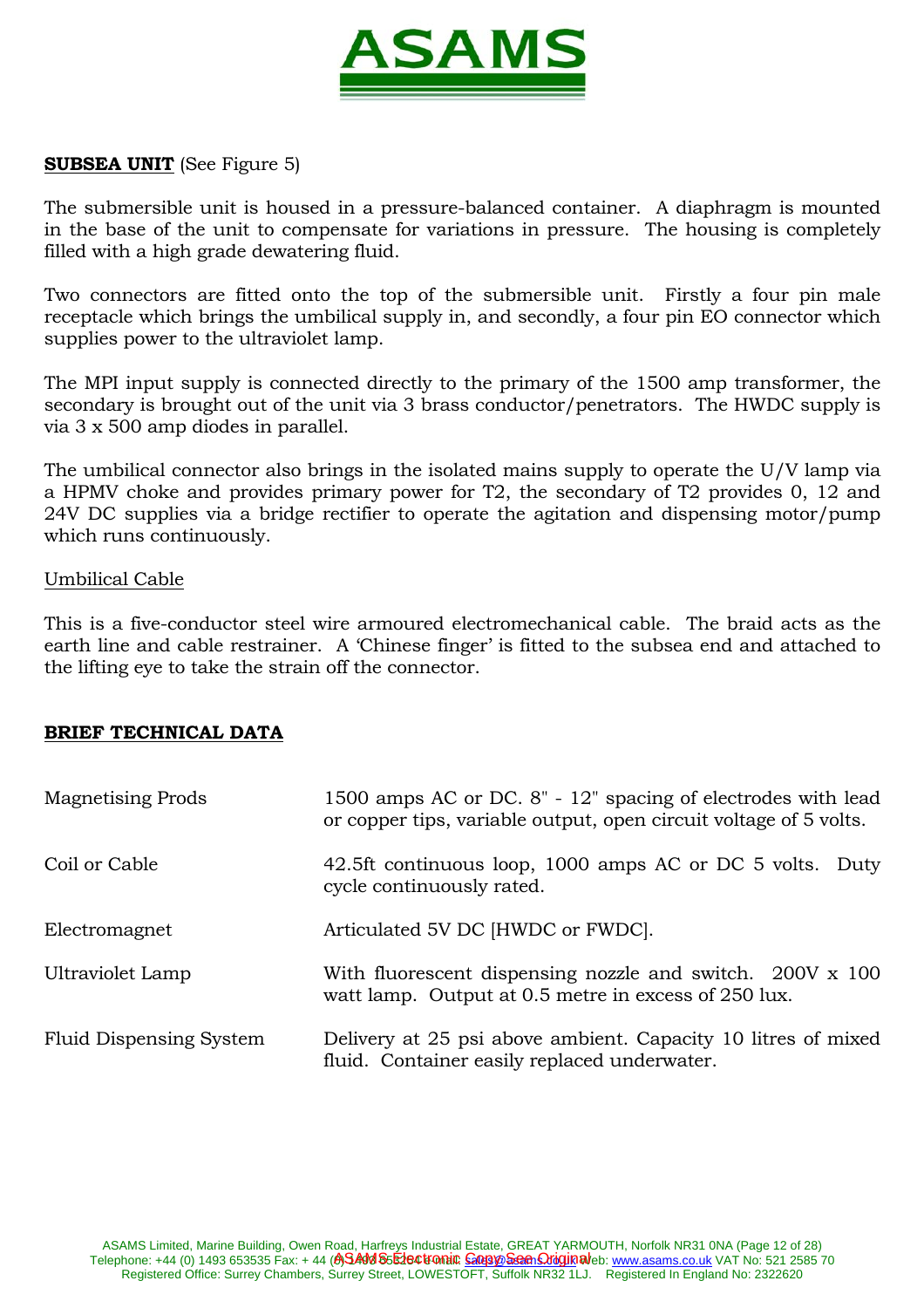



ASAMS Limited, Marine Building, Owen Road, Harfreys Industrial Estate, GREAT YARMOUTH, Norfolk NR31 0NA (Page 13 of 28) Telephone: +44 (0) 1493 653535 Fax: + 44 **(A)SAM S5E1e©tromi© <u>Goopye Seen Oriquin</u> al**eb: <u>www.asams.co.uk</u> VAT No: 521 2585 70 Registered Office: Surrey Chambers, Surrey Street, LOWESTOFT, Suffolk NR32 1LJ. Registered In England No: 2322620 ASAMS Electronic <u>Copy See Origin</u>al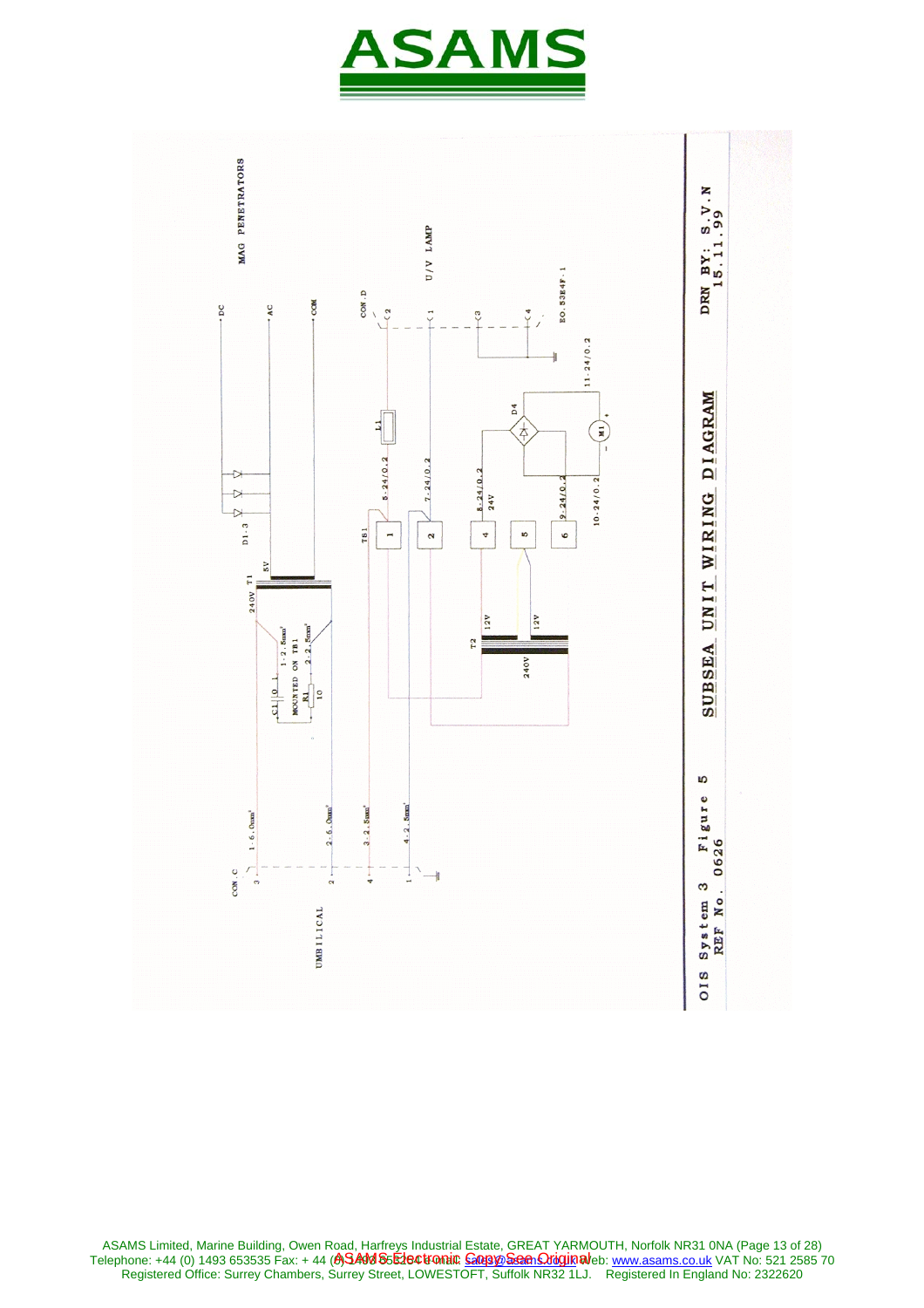

# **SECTION 3 - OPERATING INSTRUCTIONS**

## **SUPPLIES**

- 1. Single Phase Operation (Figure 6a) The two primary windings are paralleled together to give the required input, ranging from 210 VAC to 240 VAC. Figure 6a shows the connections for 240 VAC; link 1 to 1, and 6 to 6, and connect input between 5 and 2.
- 2. Three Phase Operation (Figure 6b)

 In situations where no neutral exists and a 3-phase supply is used the two primary windings are wired in series to give the required input ranging from 480VAC to 380VAC. Figure 6b shows the connections for 440 VAC using two of the three-phase supply. Link 1 and 6 and connect input between 4 and 1. The dotted line shows connections for 380 VAC. Link 1 and 4, and connect input between 4 and 3.

 **Note:** Different link combinations can be used for different supply inputs.

 Secondary 240VAC with a centre tap to earth (through connector 7) as in Figure 6 is the normal configuration for the output.

#### **PREPARATION OF INKS**

Ink reservoir holds approximately 10 litres of ink. Prepare ink according to manufacturers instructions. For the most critical inspection use fine particle fluorescent inks.

## **UMBILICAL CONNECTIONS**

Connect mains umbilical to submersible unit. The connector should be sprayed with silicone grease every second connection. Twist the connector until locating pins align and screw down firmly. Do not force or over-tighten connector.

Connect the light umbilical to the submersible unit. The EO connector should be lubricated with silicone grease on every application. Connect quick release fluid supply. Check that this connector is secure.

After positioning submersible unit as close as possible to the weld to be inspected, connect the umbilical to the surface control supply unit. **NB**: The surface unit may be stood on its side to prevent damage to the unit and kept dry. Electrical trips should be accessible to controller and output meter clearly visible. Connect remote MPI magnetisation button if required.

Ensure that the trips are in the off position (off is in downward position). Connect mains supply as above. Mains input light should now be on. For supplies other than 240 volts or when used on DNV certified inspections a mains isolation transformer must be used.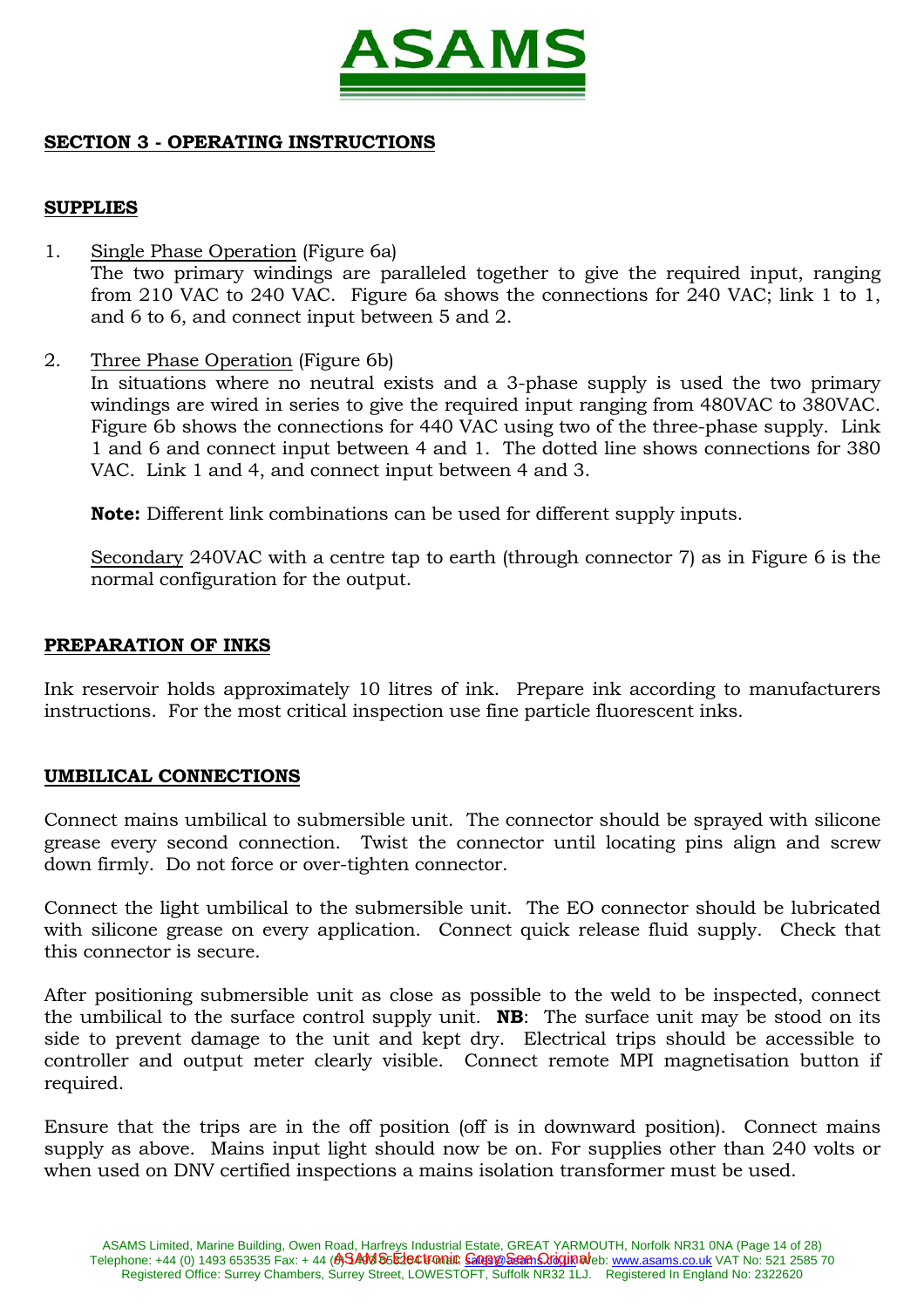



ASAMS Limited, Marine Building, Owen Road, Harfreys Industrial Estate, GREAT YARMOUTH, Norfolk NR31 0NA (Page 15 of 28) Telephone: +44 (0) 1493 653535 Fax: + 44 **(A)SAM S5E1e©tromi© <u>Goopye Seen Oriquin</u> al**eb: <u>www.asams.co.uk</u> VAT No: 521 2585 70 Registered Office: Surrey Chambers, Surrey Street, LOWESTOFT, Suffolk NR32 1LJ. Registered In England No: 2322620 ASAMS Electronic <u>Copy See Origin</u>al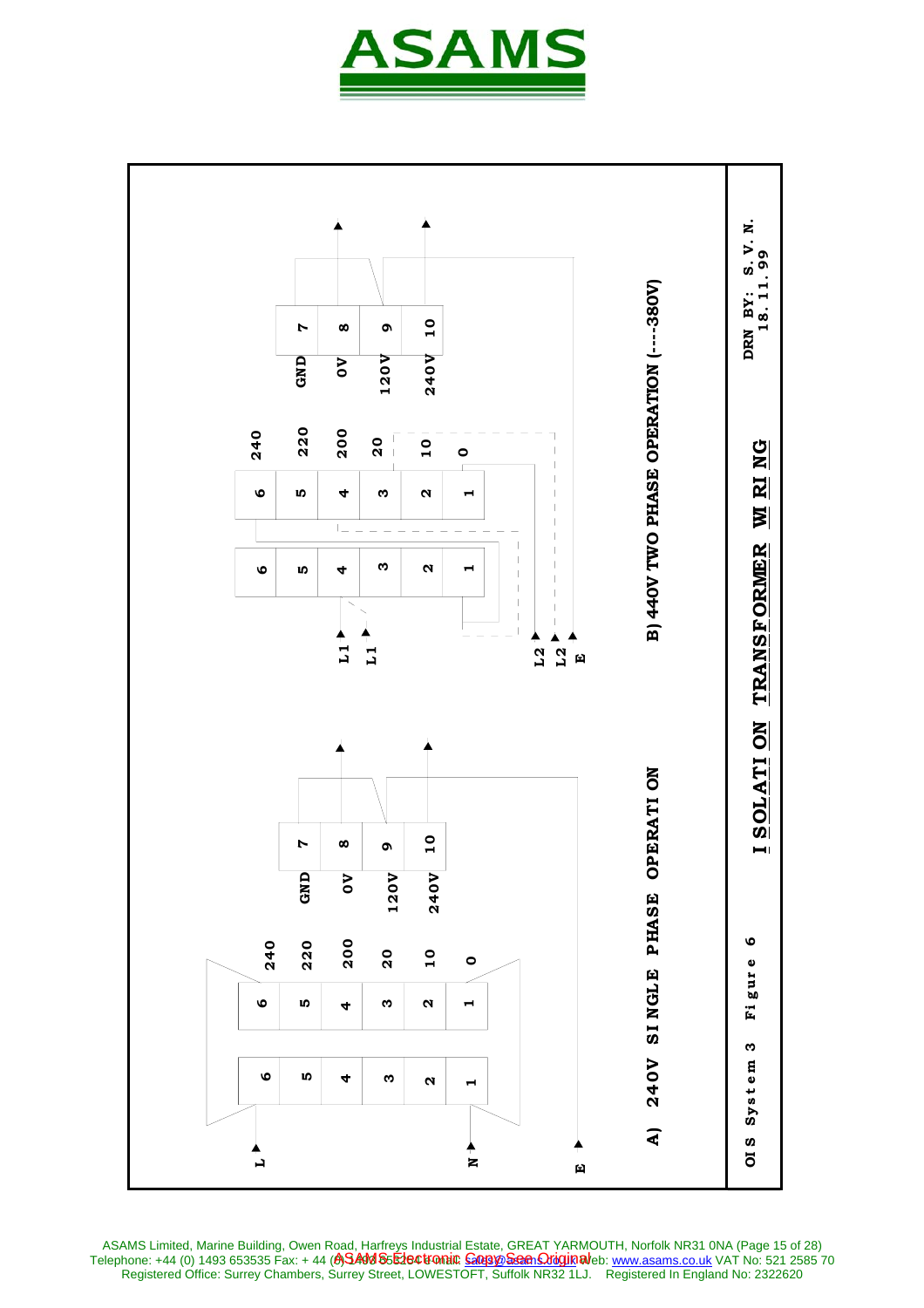

## **METHOD OF MAGNETISATION**

After selecting method of magnetisation to be used, i.e. prods, electromagnet or mag loop, connect one terminal to the required AC or DC penetrator on the top of the submersible unit and the other to the common penetrator. Note: the terminals should be secure but not overtightened. Either lead terminal may be used for common. In the case of the closed mag loop it is often easier to "rig" the cable as required before connecting the second terminal.

Connect ink reservoir and shake to agitate particles. Ink reservoir to be placed on the tope of the submersible unit and the ink agitation hoses connected. These hoses are interchangeable but when connecting ensure that the outlet connector is terminated first. Agitation in the ink reservoir should be clearly visible.

Depress the ink button on the U/V Lamp until the ink fluid is emitted from the line to ensure that all the air locks are removed.

Perform the MPI examination. See notes on Magnetic Particle Inspection.

Note 1: Ink reservoir may be changed out easily. Magnetising power is switched on at surface on request from the diver. Magnetising currents switched on by switch on surface unit or remote control.

Note 2: The 100 watt ultraviolet bulb features a mercury vapour arc lamp which can be tripped out in certain positions in the magnetic field. In the event the lamp goes out, remove from the vicinity of the coil, prods etc., and leave to stand for 5 minutes. Do not use lamp for extended periods out of water. Do not place in cold water after extended period switched on the surface.

#### **ALTERNATIVE DEPLOYMENT**

The unit may be made neutrally buoyant using a buoyancy collar and gas supplied by divers pneumo. Float the submersible into location. It is possible to make all connections underwater. Ensure there is no power on the umbilical (both electrical trips should be in down position) before connection., Connect ink reservoir as above. Depress trigger until ink is emitted.

On completion of inspection recover MPI submersible unit. On surface disconnect ink reservoir and place fluid hoses into a bucket of fresh water. With agitation supply on (5 amp electrical trip) the system will flush through itself. Depress trigger until fresh water is emitted from lamp so that the ink umbilical is cleaned. Switch off all power. Clean and silicone spray connectors. Silicone spray the sliding prods and adjustable poles on the electromagnet if used. Replaced prod tips if required. Replenish ink reservoir as required. Always shake reservoir before connection to submersible unit.

Note:It is essential that after several dives the dewatering fluid level should be checked and if necessary topped up.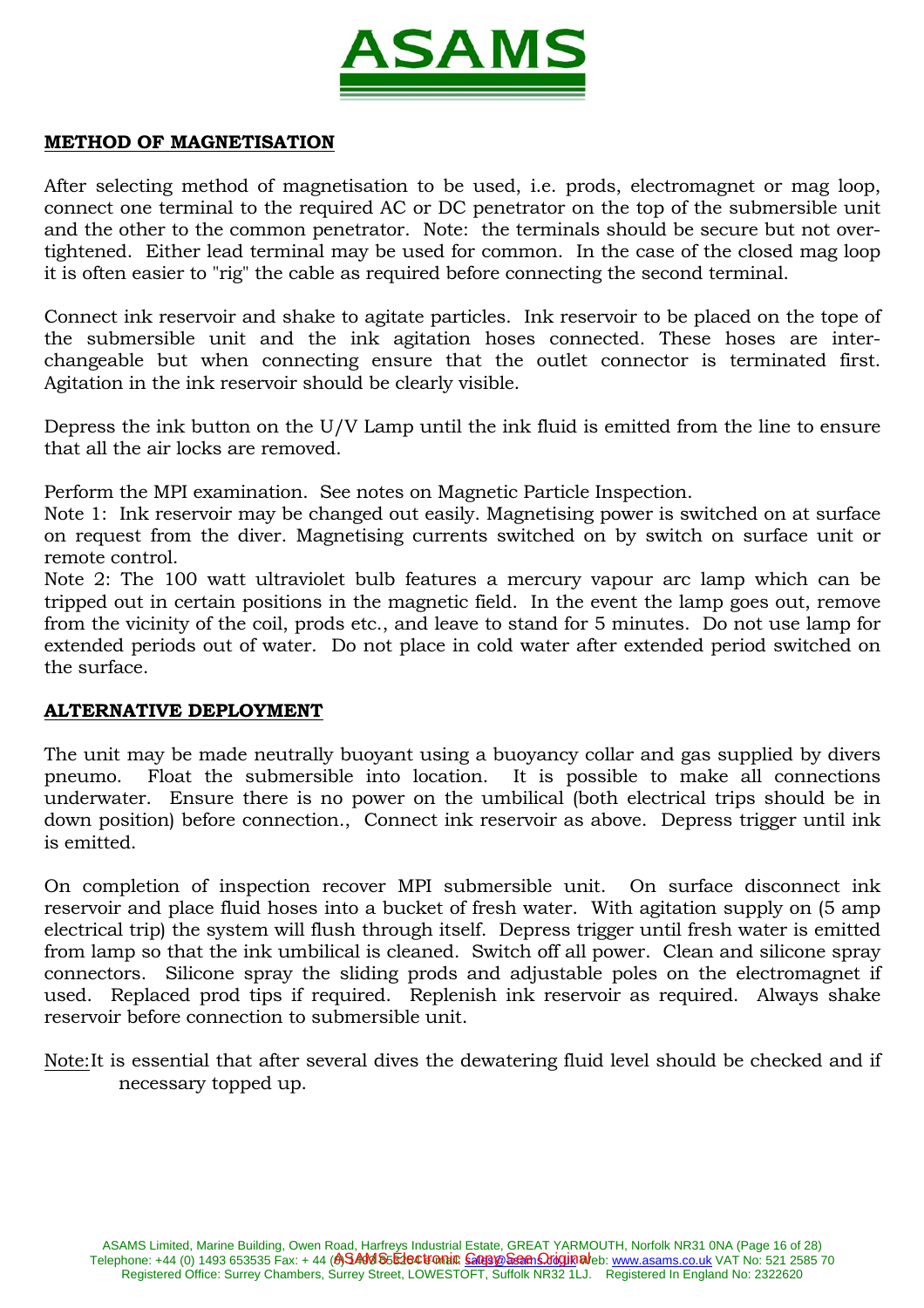

# **SECTION 4 - BASIC NOTES ON MAGNETIC PARTICLE INSPECTION**

**NOTE**: This method detects surface-breaking defects in ferromagnetic materials only.

#### **CLEANING**

Prior to any form of magnetic particle inspection the material must be cleaned to bare metal. Needle guns must not be used. Hydrojets or wire brushes are often acceptable but for the best finish use some form of grit injection system. For weld inspection, area at least 4" either side of any weld should be cleaned as specified in procedure.

Then perform a visual inspection of the weld using a powerful white light.

#### **SELECTION OF INK TYPE**

Only fluorescent ink suitable for water dilution should be used. The ink reservoir holds 10 litres of ready mix and should be mixed according to manufacturer's instructions or according to certifying authority's procedure. For the most critical form of MPI a fine particle fluorescent magnetic ink should be used. It may be necessary to change the ink for better results with photography.

#### **METHOD OF MAGNETISATION**

Will normally be specified by certifying authority's procedure.

There are three basic methods, the advantages of each are explained below. Note the unit may be used with ultraviolet light or ink in conjunction with a permanent magnet but the magnetisation achieved by this method may well be unacceptable. The magnetisation will depend on several variables, e.g. strength of magnet, contact between magnet and metal surface, cleanliness of surface, permeability of material.

#### **MAGNETISATION BY ELECTROMAGNET**

Connect the electromagnet to the submersible unit using terminal block between AC and common. [Can be fitted either way round]- **do not over tighten!**. Leads are interchangeable. Select maximum output on surface control box. This gives full wave rectified DC.

Adjust pole pieces to suit configuration to give maximum contact. Pole piece ends must be at right angle to material surface i.e.: (See Figure 7a).

The electromagnet must be energised on the surface either on the control unit or remote lead. Select maximum output (triac switch on OFF position). The magnetising output will show a low amperage, this is normal.

The magnetising force occurring directly between the poles. The fluorescent ink must be applied while the electromagnet is in the correct position and the magnetising current ON. Note: The interpretation must only be made between the poles and defects located transverse

to this field will be preferentially located. i.e.: (see Figure 7b).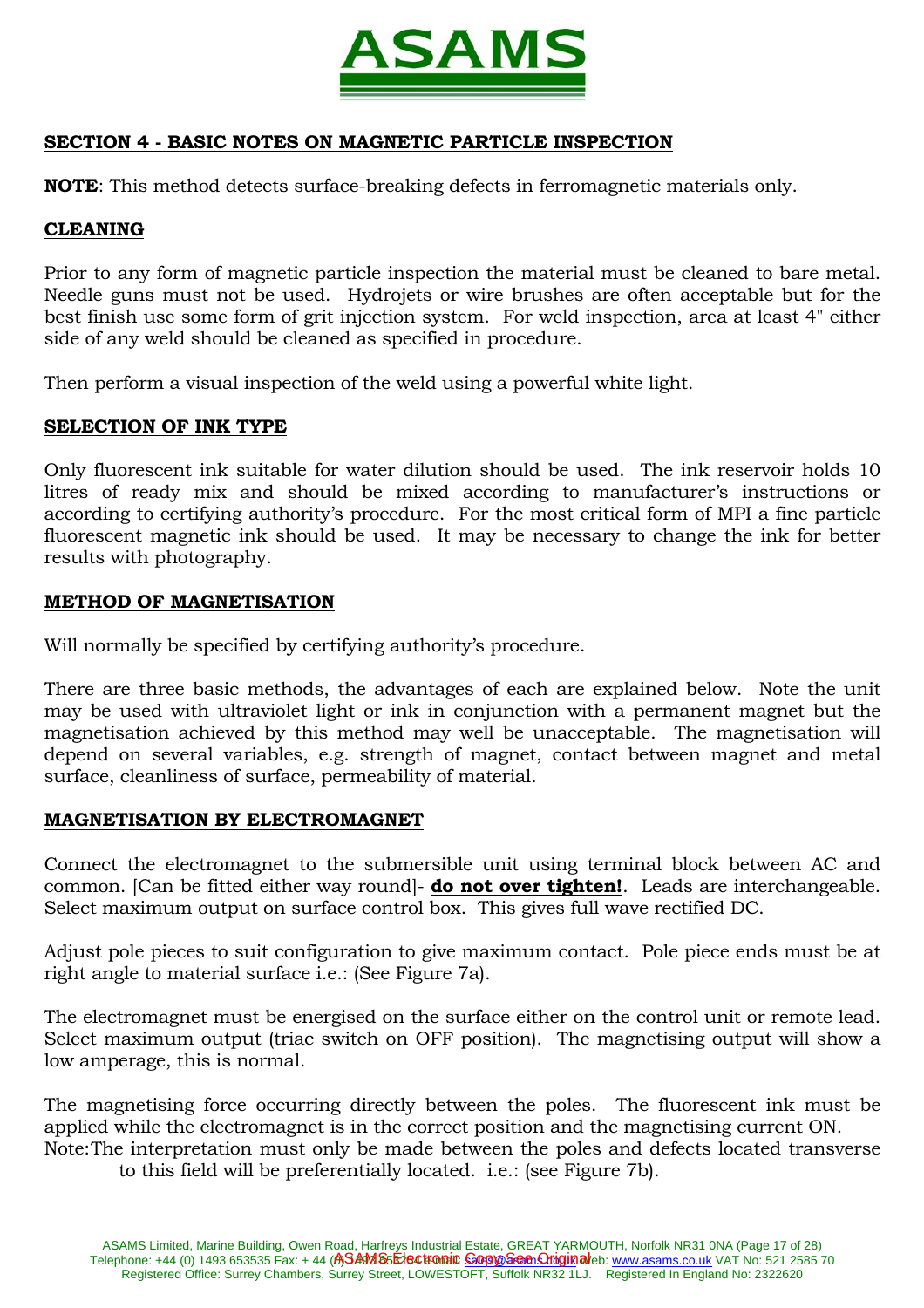

The optimum position for location of the defect is with the defect perpendicular to the field. However, it is possible to locate defects with the field angled up to  $45^{\circ}$  from the normal.

Thus using only an electromagnet the electromagnet must be positioned twice at each point on the weld or material surface to cover all possible orientations of defects (See Figure 7c).

### **MAGNETISATION BY PRODS**

Ensure new lead prod tips are used. Under no circumstances use worn tips when it is possible that contact might be made between brass prod and metal.

Connect prods to submersible unit, either lead to common terminal and second lead to AC or DC terminal. DO NOT OVERTIGHTEN:

Adjust prod spacing as required. Report prod spacing to surface. Surface should select triac current on and vary output to 100 amps/inch. AC, 120 amps/inch DC. Magnetising current is switched on by surface at request of diver.

The diver applies the prods to area to be tested and when correct positioning is achieved, current is read on surface output meter and diver will feel a "buzz" from the prods. While the current is flowing the ink must be applied and inspection with the ultraviolet light made. It may be found advantageous to add buoyancy in the prod leads - e.g. with trawl floats. Even so, this technique is extremely difficult for single diver operation and two-diver operation with the first diver applying the prods while second diver applies the ink and inspects, is preferable.

As current flows between the prods a field is produced at right angles which will preferentially show defects perpendicular to the field (See Figure 8a).

As for electromagnet, the prods must be used in 2 positions at each point of inspection. Interpretation should only be made between the prod tips.

Two fields must be produced at right angles to ensure that defects in all possible orientations are located.

#### Advantages

With a given current flow a known magnetisation force is produced. This is the only method where a guaranteed magnetising force is produced.

#### Disadvantages

Very difficult for single diver operation, surface must be very clean to enable good prod contact. Prod tips must be renewed regularly. Poor prod contact may result in localised heating of the surface, which may result in 'Star' cracking.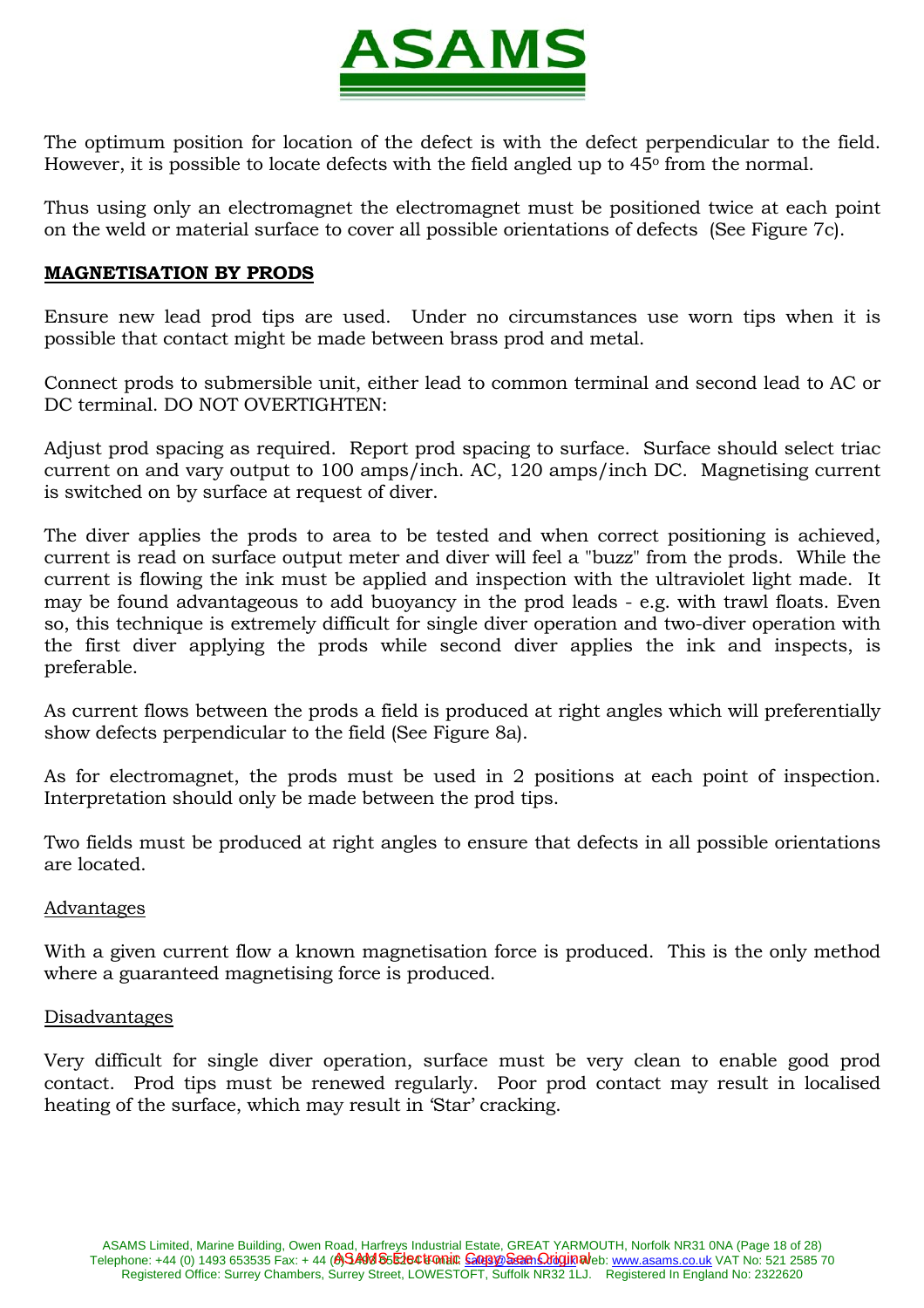



ASAMS Limited, Marine Building, Owen Road, Harfreys Industrial Estate, GREAT YARMOUTH, Norfolk NR31 0NA (Page 19 of 28) Telephone: +44 (0) 1493 653535 Fax: + 44 **(A)SAM S5E1e©tromi© <u>Goopye Seen Oriquin</u> al**eb: <u>www.asams.co.uk</u> VAT No: 521 2585 70 Registered Office: Surrey Chambers, Surrey Street, LOWESTOFT, Suffolk NR32 1LJ. Registered In England No: 2322620 ASAMS Electronic <u>Copy See Origin</u>al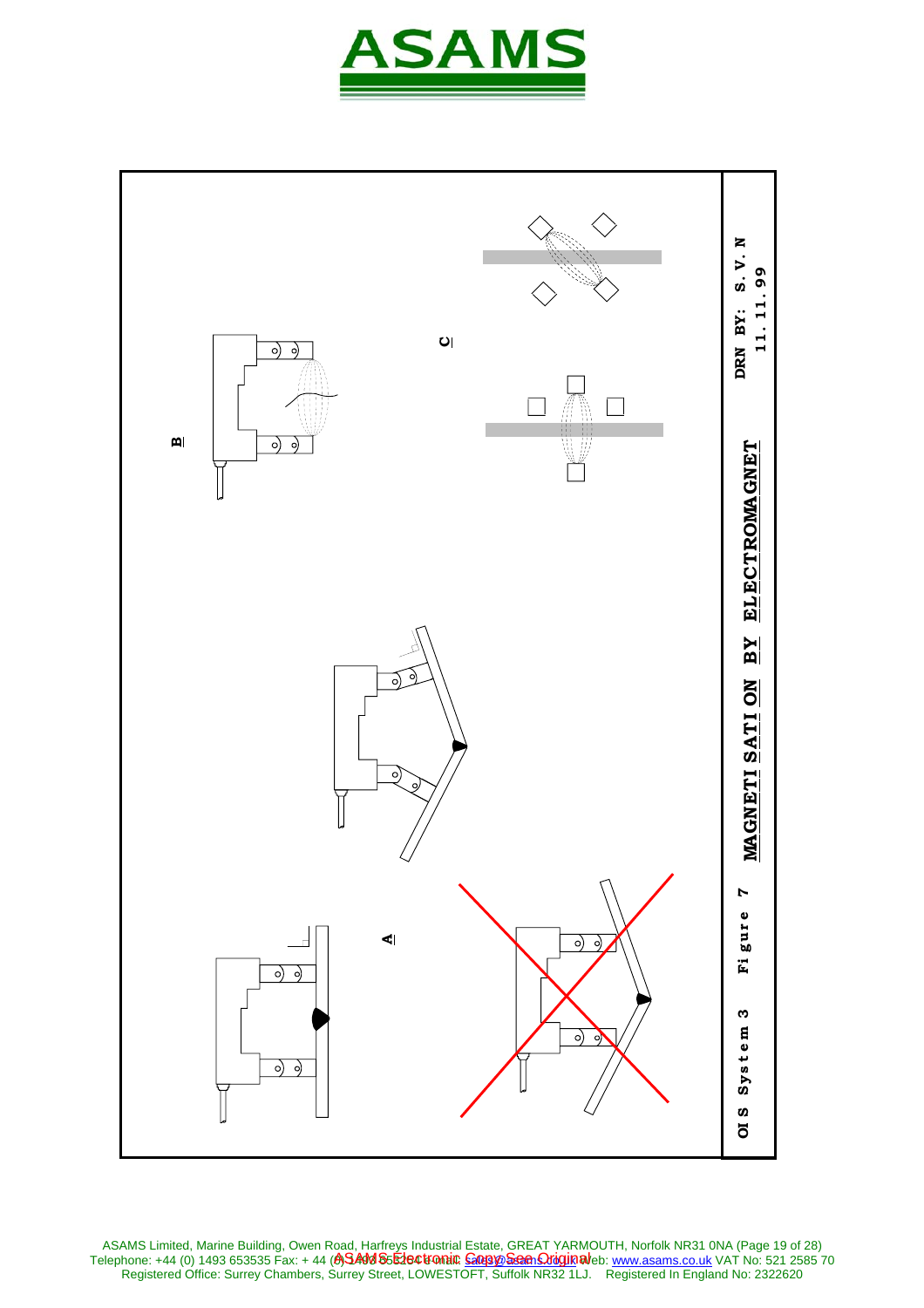



ASAMS Limited, Marine Building, Owen Road, Harfreys Industrial Estate, GREAT YARMOUTH, Norfolk NR31 0NA (Page 20 of 28) Telephone: +44 (0) 1493 653535 Fax: + 44 **(A)SAM S5E1e©tromi© <u>Goopye Seen Oriquin</u> al**eb: <u>www.asams.co.uk</u> VAT No: 521 2585 70 Registered Office: Surrey Chambers, Surrey Street, LOWESTOFT, Suffolk NR32 1LJ. Registered In England No: 2322620 ASAMS Electronic <u>Copy See Origin</u>al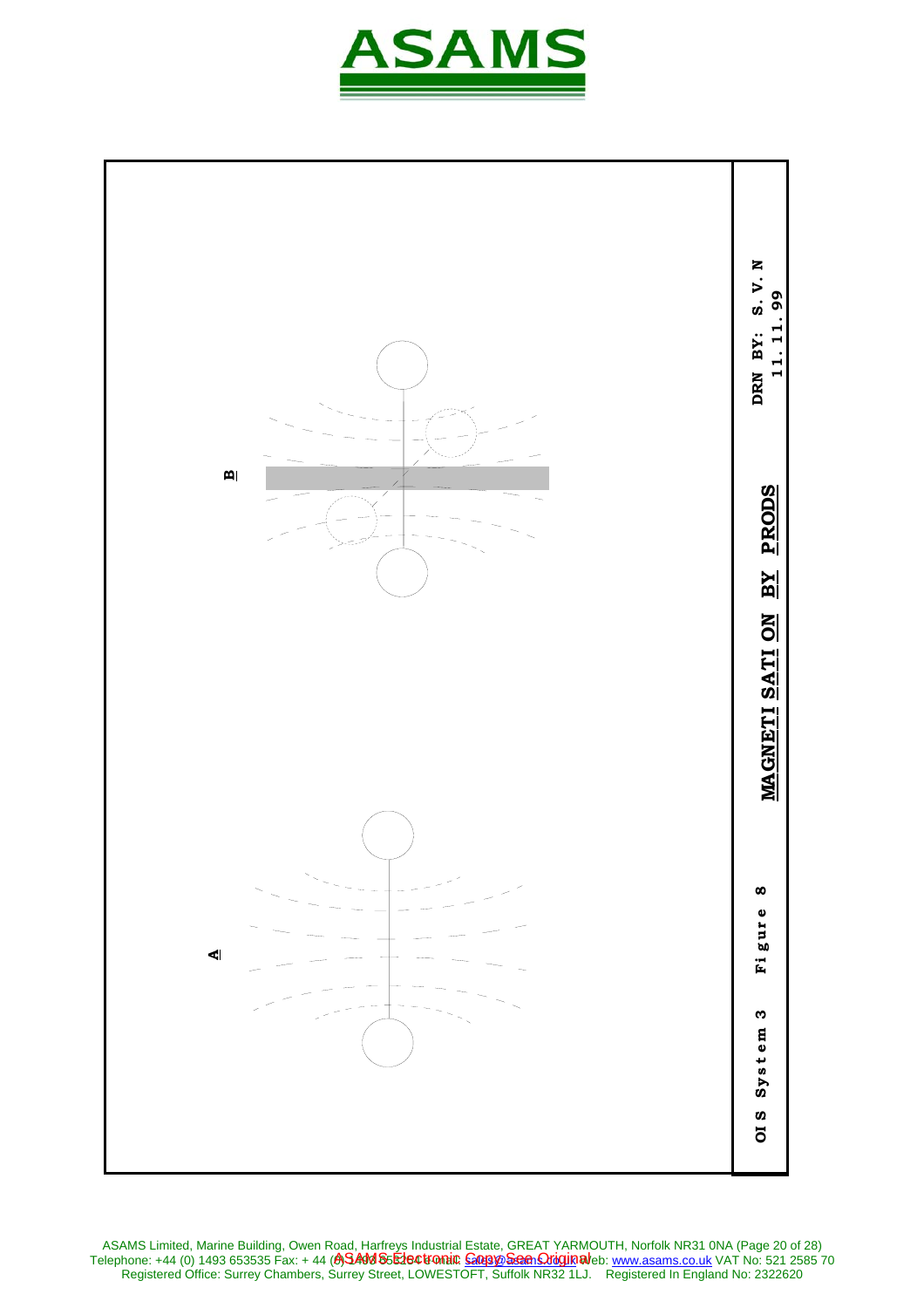

# **MAGNETISATION BY CLOSED LOOP**

A procedure must be set up for each weld inspection. The standard is a 14.5 metre cable, which may be coil, or parallel conductor wrapped as standard, but different cable lengths for specific applications may be produced.

The diver connects one end of the loop onto the common terminal - DO NOT OVERTIGHTEN! The coil or parallel conductor is then wrapped around the workpiece and the other end secured to AC or DC terminal.

Using a reducing AC field it is possible to demagnetise. (See figures 9a and b) Or split coil - parallel conductor. (See figures 9c, d and e). All the techniques will indicate a longitudinal weld defects preferentially.

An individual procedure must be proposed for each inspection taking into account workpiece size, configuration etc.

The coil may be held in position with small horseshoe magnets which will have negligible effect on the field produced. The aim is to get the coil in as close as possible contact with the parent metal. For parallel conduction the ideal is a set spacing between the conductors.

Although this technique will take time to set up properly, once set up the inspection will proceed rapidly. While the coil is energised the diver applies the ink and inspects with the ultraviolet light. If several similar butts are to be inspected it may be advantageous to consider the use of a "JIG", i.e. (see Figure 9f).

The diver fits the jig then connects the leads from the submersible unit.

Note: the technique only magnetises in one direction, looking for longitudinal defects. One should then use prods or electromagnet to detect any transverse defects.

#### Advantages

Very good technique for detecting longitudinal defects. Once set up inspection is relatively easy for diver.

#### Disadvantages

Takes time to set up, only good for longitudinal defects, procedure must be written for each separate inspection. No guaranteed magnetising force. Magnetising force will depend on correct application of coil.

## **USE OF FLUX INDICATORS**

There are a few flux indicators available, the most widely used being the Burmah Castrol type.

Their use is to be recommended as an indication of magnetising force only. They were developed for surface use and their use underwater should be as a guide only and strict adherence to the manufacturer's instructions is necessary.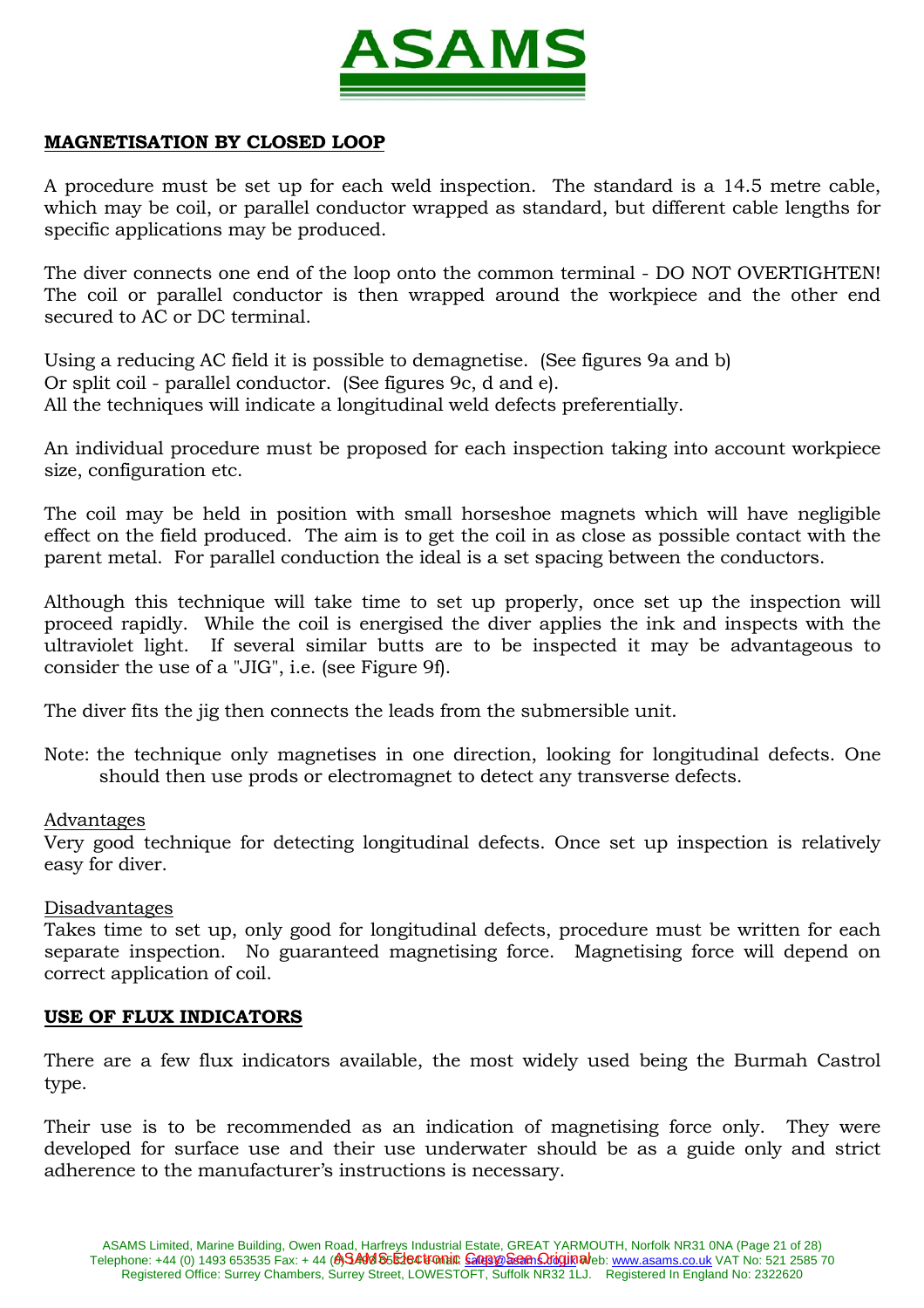



ASAMS Limited, Marine Building, Owen Road, Harfreys Industrial Estate, GREAT YARMOUTH, Norfolk NR31 0NA (Page 22 of 28) Telephone: +44 (0) 1493 653535 Fax: + 44 **(A)SAM S5E1e©tromi© <u>Goopye Seen Oriquin</u> al**eb: <u>www.asams.co.uk</u> VAT No: 521 2585 70 Registered Office: Surrey Chambers, Surrey Street, LOWESTOFT, Suffolk NR32 1LJ. Registered In England No: 2322620 ASAMS Electronic <u>Copy See Origin</u>al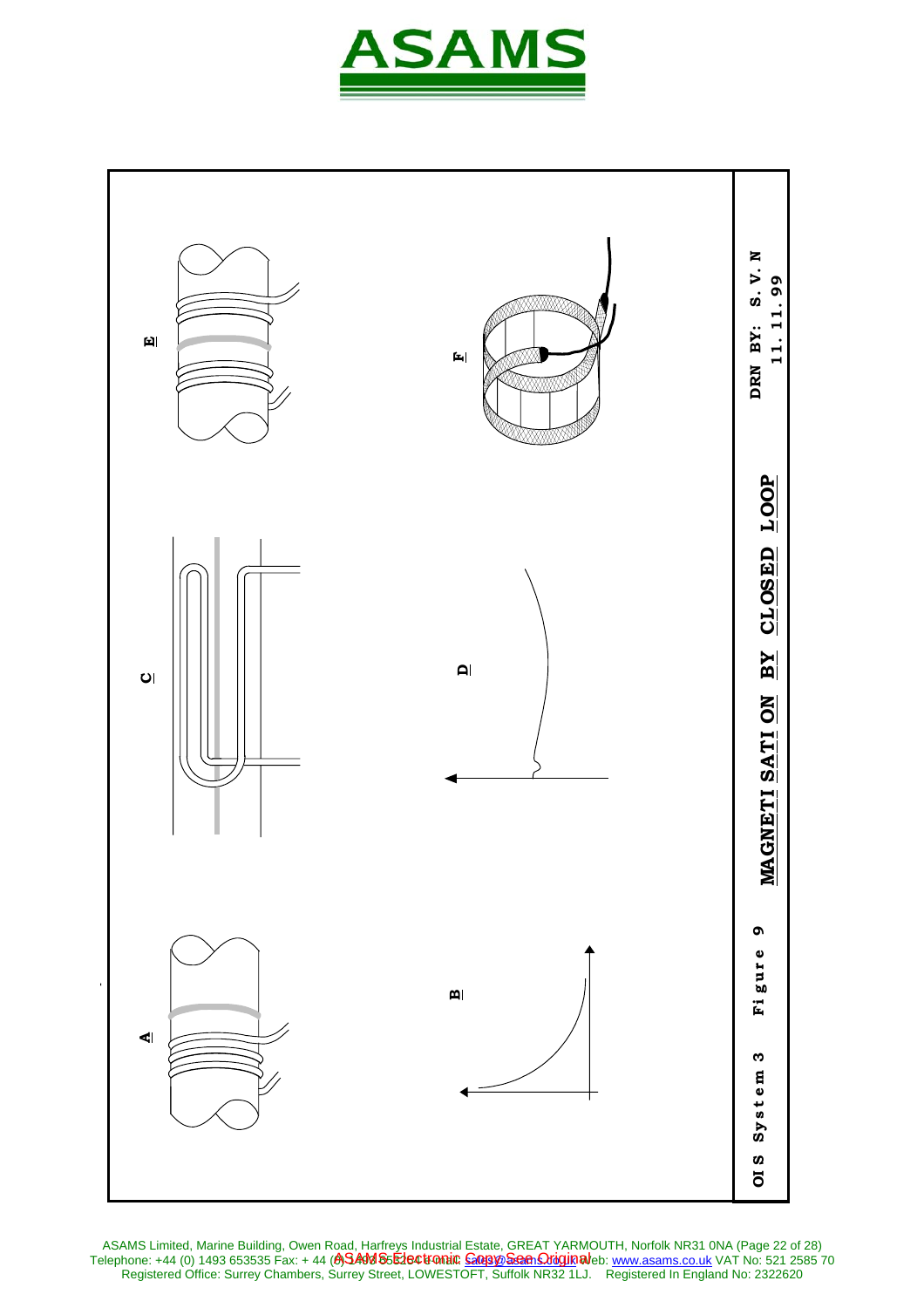

# **SECTION 5 - A. FAULT FINDING**

## Fault Description Diagnosis

- 
- 2. Main contactors energises (a) Bad contact between prod and O/P lamp illuminated tips and working surface.
- 3. Intermittent U/V lamp. (a) Intermittent U/V lamp
- 4. No U/V lamp and pump, green (a) 5A fuse blown on surface light not illuminated unit.
- agitation housing lid.
- 
- 7. No magnetising from yoke. (a) Switch on yoke faulty.
- 
- 

- 1. Either or both circuit (a) Damaged/flooded umbilical breaker tripping out. causing imbalance supply lines to earth.
	- (b) Sea water ingressed subsea unit.
	-
	- but no current being drawn (b) Faulty subsea transformer by prods.(check terminal voltage 5VAC or 5VHWDC on penetrators).
		- umbilical
		- (b) Faulty U/V lamp penetrator or EO connector.
		- (c) Faulty U/V lamp.
			-
		- (b) 5A ELCB faulty switch mechanism
- 5. No ink dispensing and (a) Pump motor shaft seized in
	- (b) Ingress of salt water into subsea unit
	- (c) Rubber pump impellor stripped
- 6. U/V lamp goes out when (a) lamp possibly too close to operating near the mag working area - field from loop. loop interrupting U/V lamp.
	-
	- (b) No output from subsea unit
	- (c) Open circuit supply cable from subsea unit to yoke.
- 8. Low output from mag (a) Check mains supply to loop - AC surface unit and check tapping on or DC isolation transformer.
	- (b) Check loop connectors and penetrators on subsea unit for corrosion.
- 9. Poor flow of ink to (a) Impellor faulty in pump.
	- dispensing nozzle (b) Blocked nozzle or valve on U/V lamp.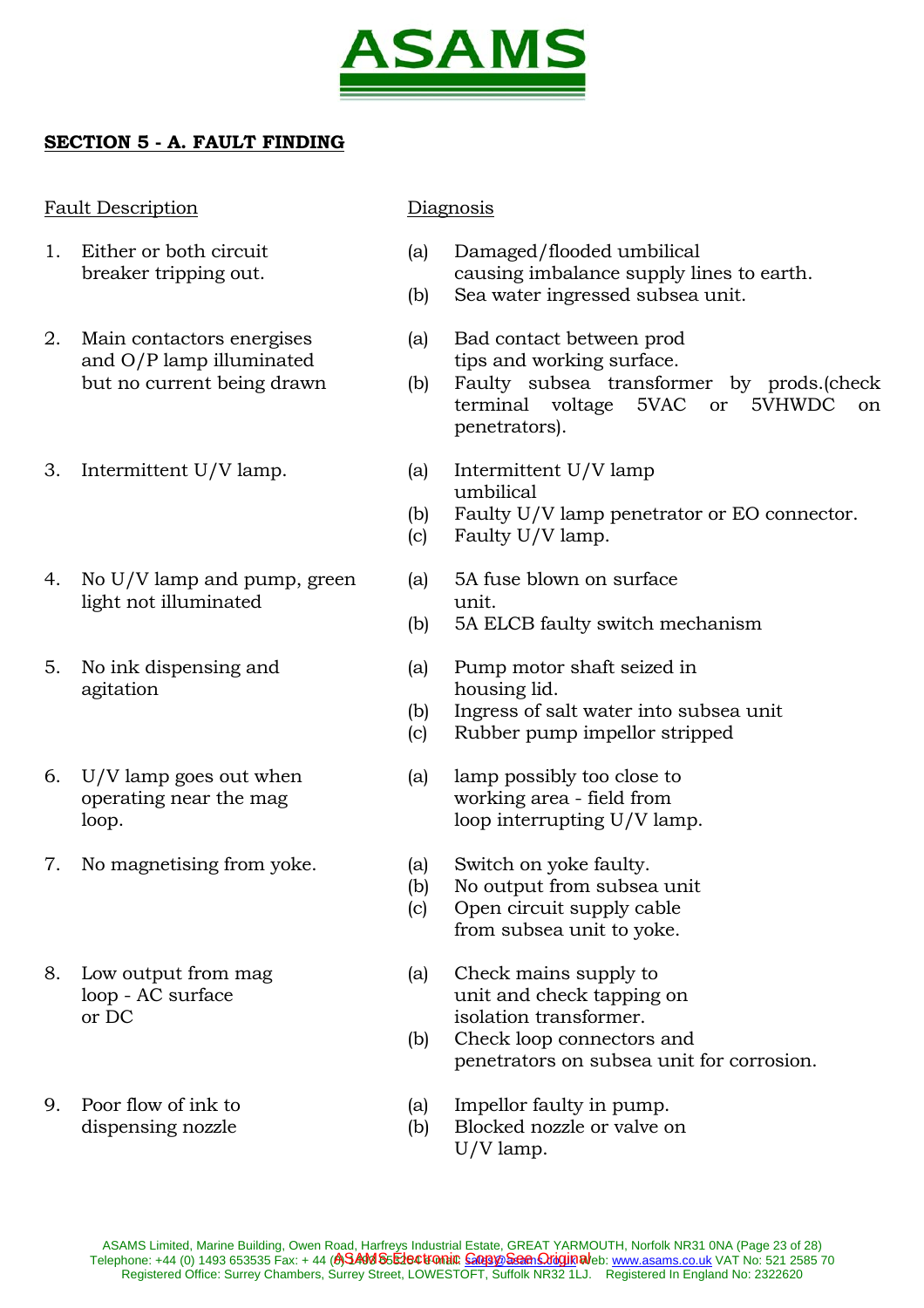

## Fault Description Diagnosis

- 10. U/V lamp and pump circuit (a) Flooded lamp housing breaker tripping out (b) Short circuit in:-
	-
	-
	- (i) U/V lamp umbilical (ii) U/V lamp penetrator
	-
	- (iii) Subsea penetrator
- 11. Lamp fails to strike and/or (a) Low input supply, check relays chatter in surface unit. voltage to isolation
- transformer and adjust tappings as necessary.

# **SECTION 5B - USEFUL ADDITIONAL INFORMATION**

1. It is essential to avoid 'pitting' on the main umbilical connectors and their mating plugs and sockets. This is achieved by:-

 (a) Not making and breaking connections while the main power is on. (b) Ensuring the connections are good.

2. The subsea unit is designed to be lifted (either by umbilical or restrainer) ONLY by the central lifting lug on the subsea lid.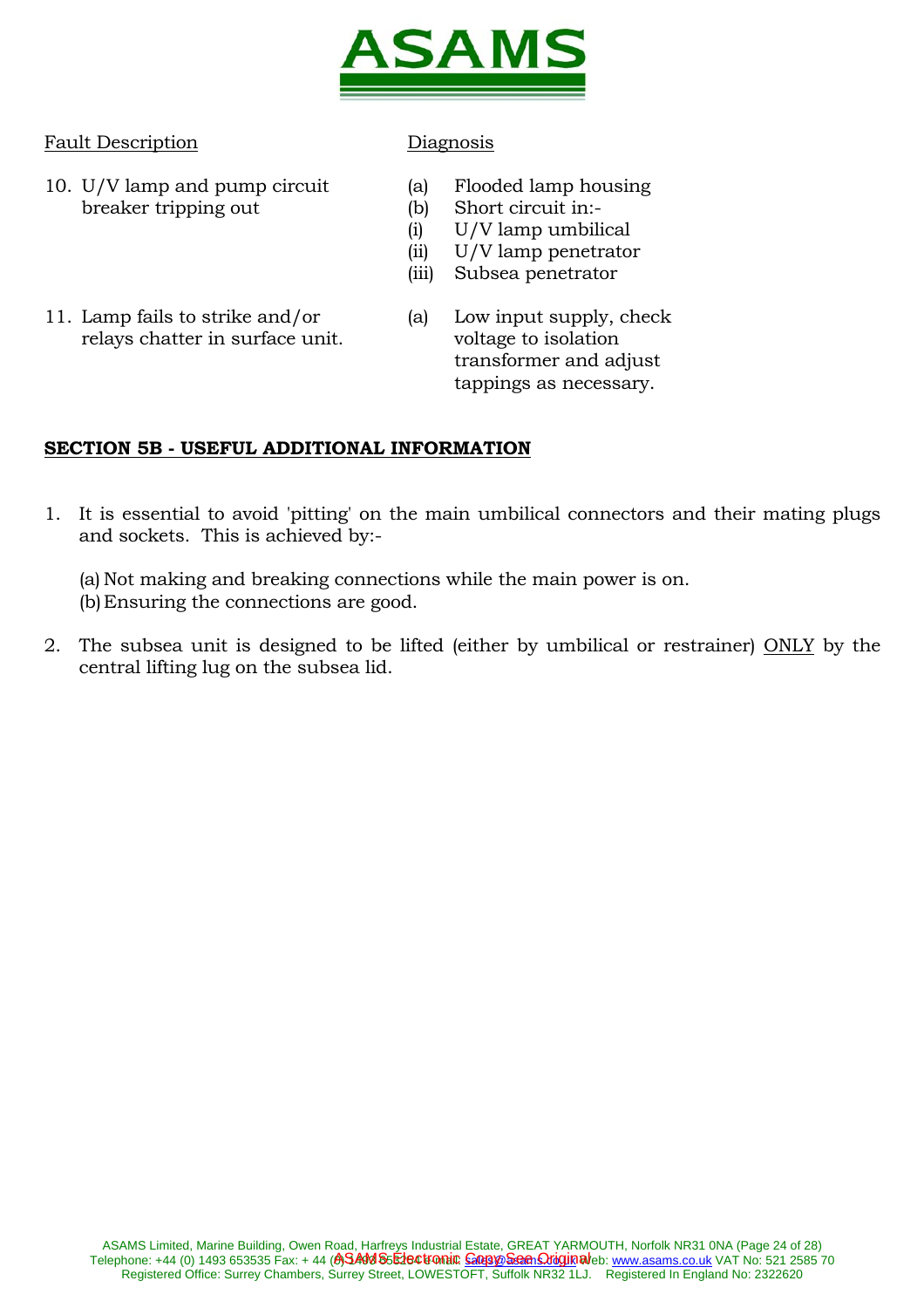

## **SECTION 6 - MPI COMPONENT AND SPARES LIST**

## **ASAMS LTD**

#### **SYSTEM 3 MPI UNIT SPARES LIST**

## A - SURFACE UNIT

| Item             | Description                                                  |
|------------------|--------------------------------------------------------------|
| M101             | Lifting Handle                                               |
| M102             | Mains Transformer                                            |
| M103             | Bulkhead Receptacle - Umbilical                              |
| M104             | Mains Input Receptacle                                       |
| M105             | Meter                                                        |
| M106             | Contactor                                                    |
| M107             | Switch                                                       |
| M108             | Mag. Current Switch - Complete                               |
| M <sub>109</sub> | Indicator Lamp - State Colour                                |
| M110             | 30 amp Breaker (ELCB)                                        |
| M111             | 10 amp Breaker (ELCB)                                        |
| M113             | 3 pin Receptacle - RCU                                       |
| M114             | 3 pin Plug - RCU                                             |
| M115             | Demag Control Knob                                           |
| M116             | <b>Fuse Holder</b>                                           |
| M117             | Potentiometer                                                |
| M118             | Surface Remote Control Unit                                  |
| M119             | Mains Lead                                                   |
| M120             | <b>Current Control Board</b>                                 |
| M121             | Surface Stainless Box                                        |
| M122             | Surface Unit Lid                                             |
| M123             | Surface Unit Lid                                             |
| M124             | Surface Unit catch                                           |
| M125             | Pack 10A 1.25" Fuses                                         |
| M126             | Mains Input Connector                                        |
| M127             | Mains Input Connector Assembly Kit                           |
| M128             | Lewden Plug                                                  |
| M129             | Adaptor Plate Kit [for use with M110, M111 on pre '91 units] |
| M <sub>130</sub> | Earth Leakage Sensor                                         |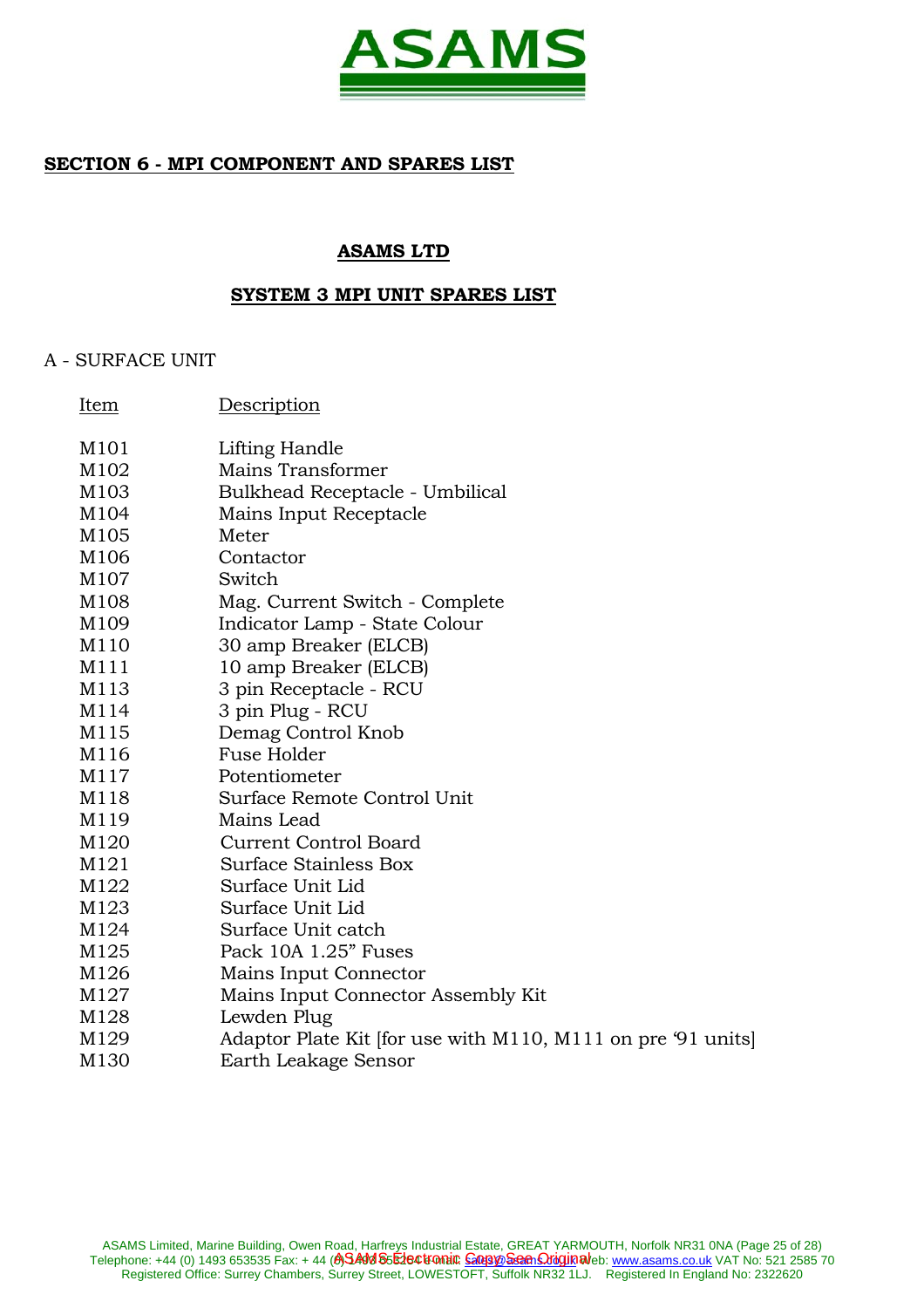

## B - SUBSEA UNIT

| Item | Description                      |
|------|----------------------------------|
| M201 | Mains Transformer                |
| M202 | 24 volt Toroidal Transformer     |
| M203 | G9M4 Motor                       |
| M204 | EO Connector [UV supply]         |
| M205 | Umbilical Bulkhead Connector     |
| M206 | <b>Penetrator Nut Cover</b>      |
| M207 | Motor Seal                       |
| M208 | Choke                            |
| M209 | $3/16$ " 'O' Ring                |
| M210 | <b>Check Valve</b>               |
| M211 | Prod Tip - Pair                  |
| M212 | Check Valve [UV Lamp]            |
| M213 | <b>Pump Housing</b>              |
| M214 | SK92 Pump Spares Kit [old type]  |
| M215 | Mag Loop Spade Ends - Pair       |
| M216 | Mag Loop In-Line Connector       |
| M217 | <b>Bridge Rectifier</b>          |
| M218 | Ink Hose - Suction               |
| M219 | Ink Hose - Discharge             |
| M220 | Subsea Housing                   |
| M221 | Subsea Housing Lid               |
| M222 | Tubular Protection Rail          |
| M223 | Diaphragm Mat                    |
| M224 | Diaphragm Retainer Ring          |
| M225 | Penetrator - Complete            |
| M226 | SK374 Pump Spares Kit [new type] |
| M227 | Subsea Pot Oil - 5LT Drum        |
| M228 | Pump Spacer                      |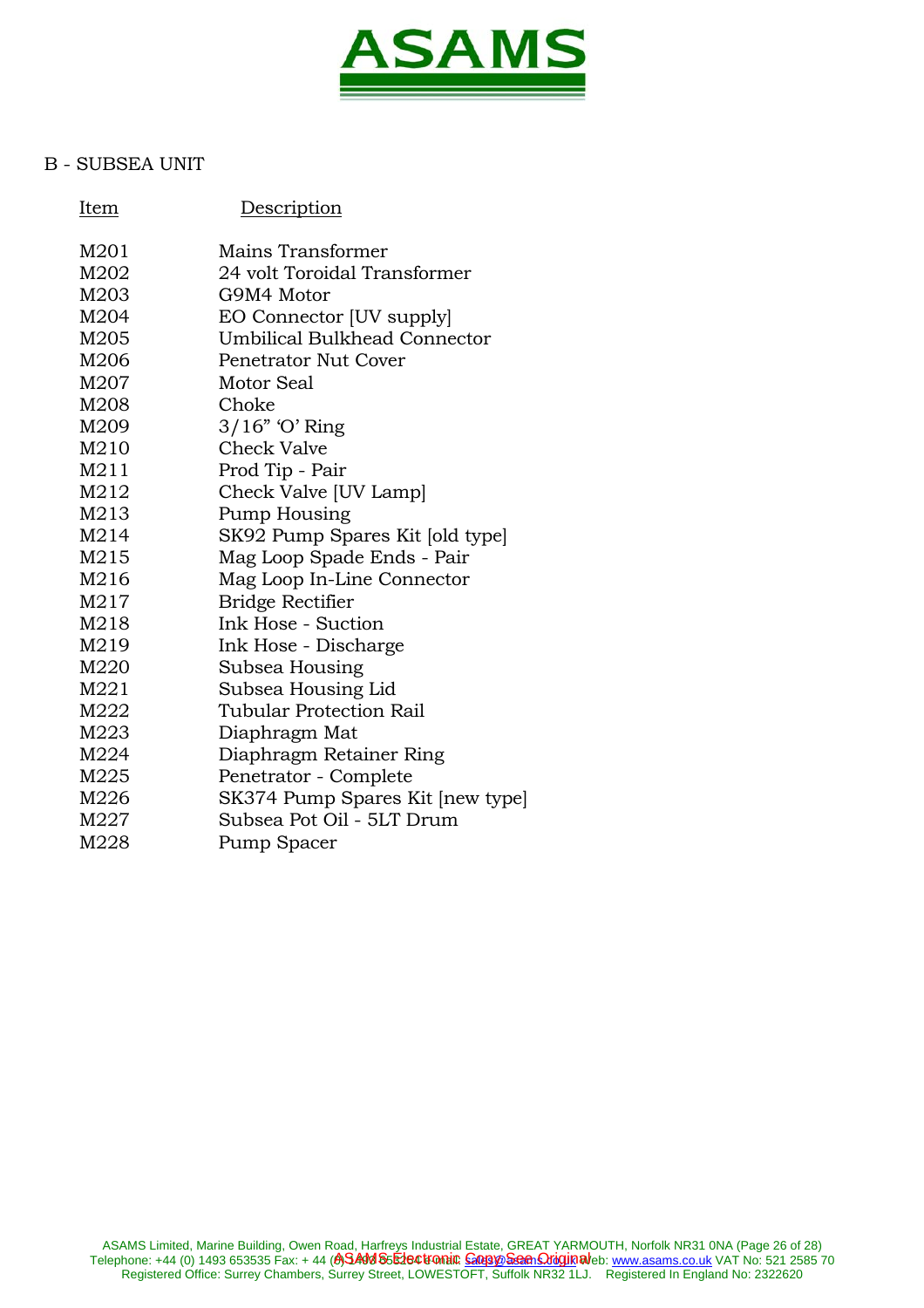

# C - MKII UV LAMP

| Description                                  |
|----------------------------------------------|
| Woods Filter                                 |
| 'O' Ring Kit No1                             |
| 'O' Ring Kit No2                             |
| 'O' Ring Kit No3                             |
| No Longer Available - see M311               |
| No Longer Available - see M311               |
| Pressure Valve                               |
| Ink Dispensing Nozzle                        |
| UV Bulb 240v 100watt [lamps up to UVL145]    |
| UV Bulb 240v 100watt [lamps UVL146N onwards] |
| UV Bulb Holder [lamps up to UVL145]          |
| UV Bulb Holder [lamps UVL146N onwards]       |
| UV Lamp Electrical Supply Lead               |
| UV Lamp Ink Hose                             |
| Nylon Face Plate                             |
| Aluminium Lens Support Plate                 |
| Brass Hose Tail - RB16                       |
| Hose Connector                               |
| UV Lamp Springs                              |
|                                              |

## D - INK RESERVOIR

| Item | Description               |
|------|---------------------------|
| M601 | Ink Bag                   |
| M602 | 3/8" Check Valve Assembly |

## E - UMBILICAL

| Item                                 | Description                                                                                         |
|--------------------------------------|-----------------------------------------------------------------------------------------------------|
| M701<br>M702<br>M703<br>M704<br>M705 | Umbilical cable<br>Litton Surface Connector<br>Connector<br><b>Bell Housing</b><br>'Chinese Finger' |
| M706                                 | 3/8" Shackle                                                                                        |

## F - ISOLATION TRANSFORMER

## Item Description

## M801 Isolation Transformer Bulkhead Connector